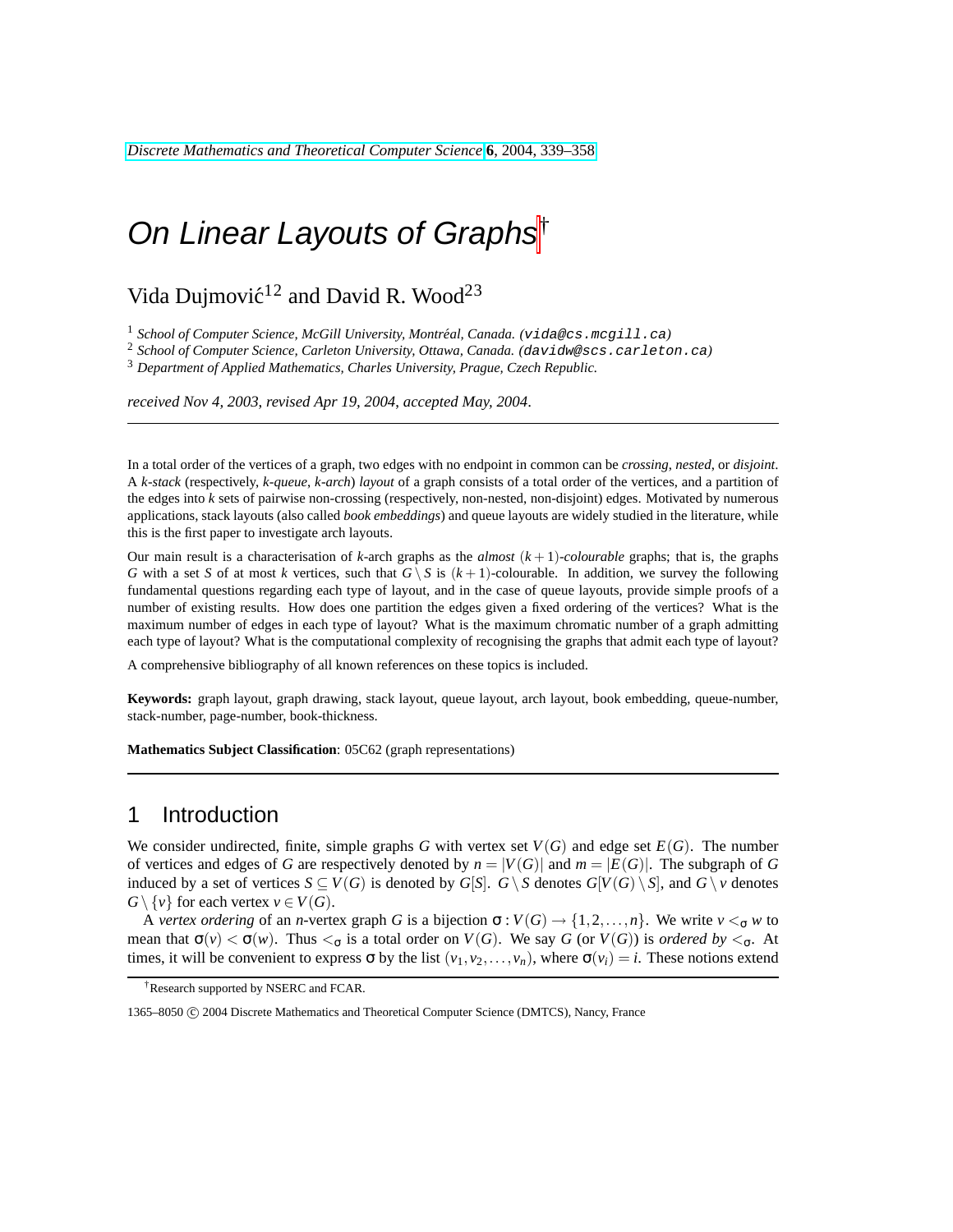to subsets of vertices in the natural way. Suppose that  $V_1, V_2, \ldots, V_k$  are disjoint sets of vertices, such that each *V<sub>i</sub>* is ordered by  $\lt_i$ . Then  $(V_1, V_2, \ldots, V_k)$  denotes the vertex ordering  $\sigma$  such that  $v \lt_{\sigma} w$  whenever  $v \in V_i$  and  $w \in V_j$  with  $i < j$ , or  $v \in V_i$ ,  $w \in V_i$ , and  $v <_i w$ . We write  $V_1 <_{\sigma} V_2 <_{\sigma} \cdots <_{\sigma} V_k$ .

In a vertex ordering  $\sigma$  of a graph *G*, let  $L(e)$  and  $R(e)$  denote the endpoints of each edge  $e \in E(G)$  such that  $L(e) <_{\sigma} R(e)$ . Consider two edges  $e, f \in E(G)$  with no common endpoint. There are the following three possibilities for the relative positions of the endpoints of *e* and *f* in σ. Without loss of generality  $L(e) <_{\sigma} L(f)$ .

- *e* and *f cross:*  $L(e) \leq \sigma L(f) \leq \sigma R(e) \leq \sigma R(f)$ .
- *e* and *f* nest and *f* is nested inside *e*:  $L(e) \leq \sigma L(f) \leq R(f) \leq \sigma R(e)$
- *e* and *f* are *disjoint*:  $L(e) <_{\sigma} R(e) <_{\sigma} L(f) <_{\sigma} R(f)$

Edges with a common endpoint do not cross, do not nest, and are not disjoint.

A *stack* (respectively, *queue*, *arch*) in  $\sigma$  is a set of edges  $F \subseteq E(G)$  such that no two edges in *F* are crossing (respectively, nested, disjoint) in σ. Observe that when traversing σ, edges in a stack appear in LIFO order, and edges in a queue appear in FIFO order — hence the names.

A linear layout of a graph *G* is a pair  $(\sigma, \{E_1, E_2, \ldots, E_k\})$  where  $\sigma$  is a vertex ordering of *G*, and  ${E_1, E_2, \ldots, E_k}$  is a partition of  $E(G)$ . A *k*-*stack* (respectively, *queue*, *arch*) *layout* of *G* is a linear layout  $(\sigma, \{E_1, E_2, \ldots, E_k\})$  such that each  $E_\ell$  is a *stack* (respectively, *queue*, *arch*) in  $\sigma$ . At times we write stack( $e$ ) =  $\ell$  (or queue( $e$ ) =  $\ell$ , arch( $e$ ) =  $\ell$ ) if  $e \in E_{\ell}$ . Layouts of  $K_6$  of each type are illustrated in Figure [1.](#page-1-0)



<span id="page-1-0"></span>**Fig. 1:** Layouts of  $K_6$ : (a) 3-stack, (b) 3-queue, (c) 3-arch.

A graph admitting a *k*-stack (respectively, queue, arch) layout is called a *k*-*stack* (respectively, *queue*, *arch*) *graph*. The *stack-number* (respectively, *queue-number*, *arch-number*) of a graph *G*, denoted by  $\mathsf{sn}(G)$  (respectively,  $\mathsf{qn}(G)$ , an $(G)$ ), is the minimum k such that G is a k-stack (respectively, k-queue, *k*-arch) graph.

Stack and queue layouts were respectively introduced by Ollmann [\[85\]](#page-17-0) and Heath *et al.* [\[55,](#page-15-0) [59\]](#page-15-1). As far as we are aware, arch layouts have not previously been studied, although Dan Archdeacon<sup>[‡](#page-1-1)</sup> suggests doing so.

Stack layouts are more commonly called *book embeddings*, and stack-number has been called *bookthickness*, *fixed outer-thickness*, and *page-number*. Applications of stack layouts include sorting permutations [\[36,](#page-14-0) [49,](#page-15-2) [86,](#page-17-1) [89,](#page-17-2) [102\]](#page-18-0), fault tolerant VLSI design [\[17,](#page-13-0) [92,](#page-17-3) [93,](#page-17-4) [94\]](#page-17-5), complexity theory [\[38,](#page-14-1) [39,](#page-14-2) [66\]](#page-16-0), compact graph encodings [\[63,](#page-15-3) [82\]](#page-16-1), compact routing tables [\[45\]](#page-14-3), and graph drawing [\[6,](#page-12-0) [24,](#page-13-1) [108,](#page-18-1) [109\]](#page-18-2). Numerous other aspects of stack layouts have been studied in the literature [\[7,](#page-12-1) [8,](#page-12-2) [10,](#page-12-3) [11,](#page-12-4) [14,](#page-12-5) [15,](#page-12-6) [16,](#page-13-2) [18,](#page-13-3)

<span id="page-1-1"></span><sup>‡</sup> [http://www.emba.uvm.edu/˜archdeac/problems/stackq.htm](http://www.emba.uvm.edu/~archdeac/problems/stackq.htm)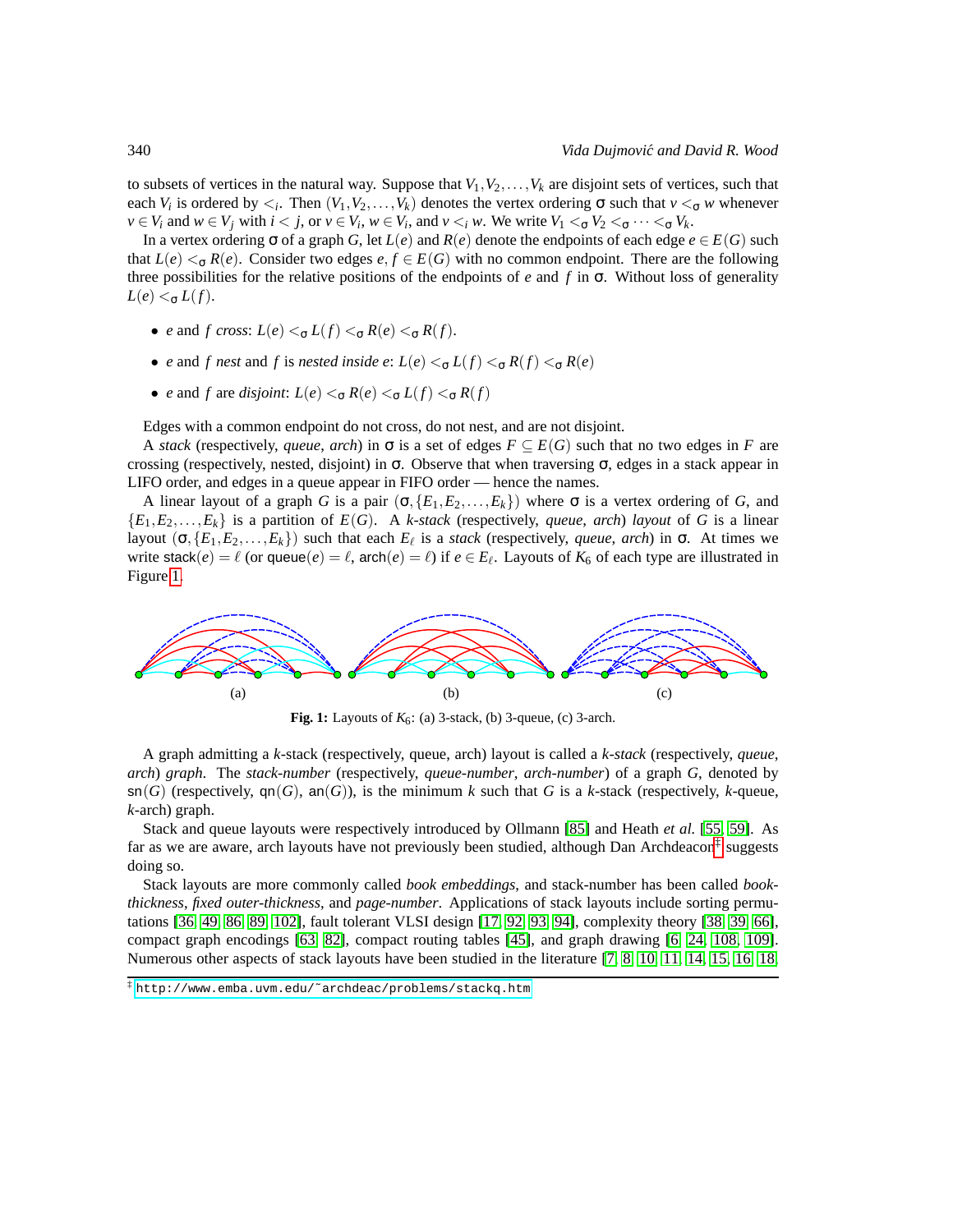[20,](#page-13-4) [22,](#page-13-5) [33,](#page-14-4) [34,](#page-14-5) [35,](#page-14-6) [37,](#page-14-7) [40,](#page-14-8) [42,](#page-14-9) [51,](#page-15-4) [52,](#page-15-5) [53,](#page-15-6) [54,](#page-15-7) [55,](#page-15-0) [59,](#page-15-1) [60,](#page-15-8) [62,](#page-15-9) [64,](#page-15-10) [65,](#page-16-2) [67,](#page-16-3) [69,](#page-16-4) [70,](#page-16-5) [74,](#page-16-6) [75,](#page-16-7) [76,](#page-16-8) [77,](#page-16-9) [79,](#page-16-10) [80,](#page-16-11) [81,](#page-16-12) [84,](#page-17-6) [88,](#page-17-7) [91,](#page-17-8) [95,](#page-17-9) [96,](#page-17-10) [97,](#page-17-11) [98,](#page-18-3) [99,](#page-18-4) [100,](#page-18-5) [103,](#page-18-6) [106,](#page-18-7) [111\]](#page-18-8). Stack layouts of directed graphs [\[23,](#page-13-6) [50,](#page-15-11) [57,](#page-15-12) [58\]](#page-15-13) and posets [\[2,](#page-12-7) [3,](#page-12-8) [56,](#page-15-14) [73,](#page-16-13) [83,](#page-17-12) [101\]](#page-18-9) have also been investigated.

Applications of queue layouts include sorting permutations [\[36,](#page-14-0) [61,](#page-15-15) [86,](#page-17-1) [89,](#page-17-2) [102\]](#page-18-0), parallel process scheduling [\[5\]](#page-12-9), matrix computations [\[88\]](#page-17-7), and graph drawing [\[25,](#page-13-7) [27,](#page-13-8) [110\]](#page-18-10). Other aspects of queue layouts have been studied in the literature [\[29,](#page-13-9) [30,](#page-13-10) [41,](#page-14-10) [91,](#page-17-8) [95\]](#page-17-9). Queue layouts of directed graphs [\[57,](#page-15-12) [58\]](#page-15-13) and posets [\[56\]](#page-15-14) have also been investigated.

Table [1](#page-2-0) summarises some of the known bounds on the stack-number and queue-number of various classes of graphs. A blank entry indicates that a more general result provides the best known bound.

| graph family                       | r r<br>stack-number | reference   | queue-number                     | reference     |
|------------------------------------|---------------------|-------------|----------------------------------|---------------|
| $n$ vertices                       | $\frac{n}{2}$       | [4, 17, 48] | $\lfloor \frac{n}{2} \rfloor$    | $[59]$        |
| $m$ edges                          | $O(\sqrt{m})$       | [76]        | $\mathbf{e}\sqrt{m}$             | Theorem 4     |
| proper minor-closed                | bounded             | [9, 11]     |                                  |               |
| genus $\gamma$                     | $O(\sqrt{\gamma})$  | $[75]$      |                                  |               |
| tree-width $w$                     | $w+1$               | $[42]$      | $3^w \cdot 6^{(4^w-3w-1)/9} - 1$ | [27, 31]      |
| tree-width w, max. degree $\Delta$ |                     |             | $36\Delta w$                     | [110]         |
| path-width $p$                     |                     |             | $\boldsymbol{p}$                 | $[110]$       |
| band-width b                       | $b-1$               | $[100]$     | $\lceil \frac{b}{2} \rceil$      | $[59]$        |
| track-number $t$                   |                     |             | $t-1$                            | [27, 30, 110] |
| toroidal                           | 7                   | $[33]$      |                                  |               |
| planar                             | 4                   | [111]       |                                  |               |
| bipartite planar                   | 2                   | [21, 87]    |                                  |               |
| 2-trees                            | 2                   | [91]        | 3                                | [28, 91]      |
| Halin                              | 2                   | $[41]$      | 3                                | $[41]$        |
| X-trees                            | 2                   | $[17]$      | 2                                | $[59]$        |
| outerplanar                        |                     | $[4]$       | $\overline{2}$                   | $[55]$        |
| arched levelled planar             | 2                   | $[55]$      |                                  | $[55]$        |
| trees                              |                     | $[17]$      |                                  | $[59]$        |

<span id="page-2-0"></span>**Tab. 1:** Upper bounds on the stack-number and queue-number.

Consider a vertex ordering  $\sigma = (v_1, v_2, \ldots, v_n)$  of a graph *G*. For each edge  $v_i v_j \in E(G)$ , let the *width* of  $v_i v_j$  in  $\sigma$  be  $|i - j|$ , and let the *midpoint* of  $v_i v_j$  be  $\frac{1}{2}(i + j)$ . The *band-width* of  $\sigma$  is the maximum width of an edge of *G* in σ. The *band-width* of *G*, denoted by bw(*G*), is the minimum band-width over all vertex orderings of *G*. Consider the two fundamental observations:

<span id="page-2-1"></span>**Observation 1 ([\[59\]](#page-15-1)).** *Edges whose widths differ by at most one are not nested.*

<span id="page-2-2"></span>**Observation 2.** *Distinct edges with the same midpoint are nested.*

Observation [1](#page-2-1) was made by Heath and Rosenberg [\[59\]](#page-15-1). Remarkably, Observation [2](#page-2-2) seems to have gone unnoticed in the literature on queue layouts.

Our main result is a characterisation of *k*-arch graphs, given in Section [3.](#page-5-0) We also survey various fundamental questions regarding each type of layout, and in the case of queue layouts, provide new and simple proofs (based on Observation [2\)](#page-2-2) of a number of existing results. In Section [2](#page-3-0) we consider how to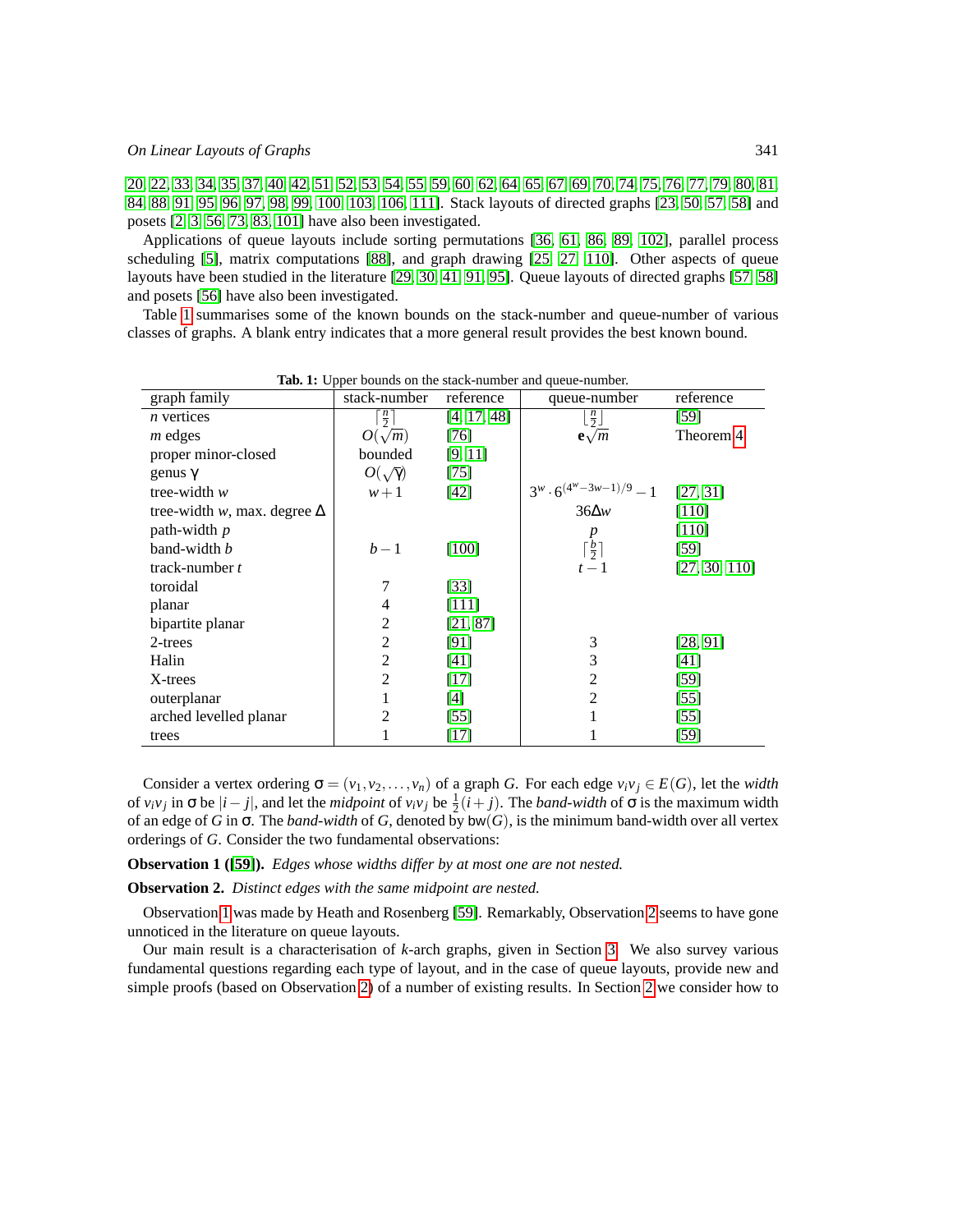partition the edges given a fixed vertex ordering. In Section [4](#page-6-0) we analyse the computational complexity of recognising the graphs that admit each type of layout. In Section [5](#page-7-0) we consider the extremal questions: what is the maximum number of edges in each type of layout, and what is the maximum chromatic number of a graph admitting each type of layout? Section [6](#page-9-0) considers how to produce a queue layout of a graph *G* given queue layouts of the biconnected components of *G*. In Section [7](#page-10-1) we give a simple proof of the known result that queue-number is in  $O(\sqrt{m})$ .

### <span id="page-3-0"></span>2 Fixed Vertex Orderings

Consider the problem of assigning the edges of a graph *G* to the minimum number of stacks given a fixed vertex ordering σ of *G*. This problem is equivalent to colouring a circle graph with the minimum number of colours. (A *circle graph* is the intersection graph of a set of chords of a circle.) As illustrated in Figure [2\(](#page-3-1)a), a *twist* in  $\sigma$  is a matching  $\{v_iw_i \in E(G) : 1 \le i \le k\}$  such that

$$
v_1 <_{\sigma} v_2 <_{\sigma} \cdots <_{\sigma} v_k <_{\sigma} w_1 <_{\sigma} w_2 <_{\sigma} \cdots <_{\sigma} w_k.
$$

A vertex ordering with a *k*-edge twist needs at least *k* stacks, since each edge of a twist must be in a distinct stack. However, the converse is not true. There exist vertex orderings with no  $(k+1)$ -edge twist that require  $\Omega(k \log k)$  stacks [\[71\]](#page-16-14). Moreover, it is  $\mathcal{N}P$ -complete to test if a fixed vertex ordering of a graph admits a *k*-stack layout [\[43\]](#page-14-12)[§](#page-3-2) . On the other hand, Kostochka [\[72\]](#page-16-15) proved that a vertex ordering with no 3-edge twist admits a 5-stack layout, and Ageev [\[1\]](#page-12-12) proved that 5-stacks are sometimes necessary in this case. In general, Kostochka and Kratochvíl [\[71\]](#page-16-14) proved that a vertex ordering with no  $(k + 1)$ -edge twist admits a 2<sup>k+6</sup>-stack layout<sup>[¶](#page-3-3)</sup>, thus improving on previous bounds by Gyárfás [\[46,](#page-14-13) [47\]](#page-14-14). Hence the stack-number of a graph *G* is bounded by the minimum, taken over all vertex orderings  $\sigma$  of *G*, of the maximum number of edges in a twist in  $\sigma$ .



<span id="page-3-1"></span>**Fig. 2:** (a) 5-edge twist, (b) 5-edge rainbow, (c) 5-edge necklace.

Now consider the analogous problem for queue layouts: assign the edges of a graph *G* to the minimum number of queues given a fixed vertex ordering σ of *G*. As illustrated in Figure [2\(](#page-3-1)b), a *rainbow* in σ is a matching  $\{v_i w_i \in E(G) : 1 \le i \le k\}$  such that

$$
v_1 <_{\sigma} v_2 <_{\sigma} \cdots <_{\sigma} v_k <_{\sigma} w_k <_{\sigma} w_{k-1} <_{\sigma} \cdots <_{\sigma} w_1.
$$

The rainbow  $\{v_iw_i : 2 \le i \le k\}$  is said to be *inside*  $v_1w_1$ . We now give a simple proof of a result by Heath and Rosenberg [\[59\]](#page-15-1).

<span id="page-3-4"></span><span id="page-3-2"></span><sup>§</sup> Unger [\[104,](#page-18-11) [105\]](#page-18-12) claimed that it is *N P*-complete to determine whether a given vertex ordering of a graph *G* admits a 4-stack layout, and that there is a  $O(n \log n)$  time algorithm in the case of 3-stack layouts. Crucial details are missing from these papers.

<span id="page-3-3"></span><sup>&</sup>lt;sup>1</sup> Unger [\[104\]](#page-18-11) claimed without proof that a vertex ordering with no  $(k+1)$ -edge twist admits a 2*k*-stack layout. This claim is refuted by Ageev [\[1\]](#page-12-12) in the case of  $k = 2$ .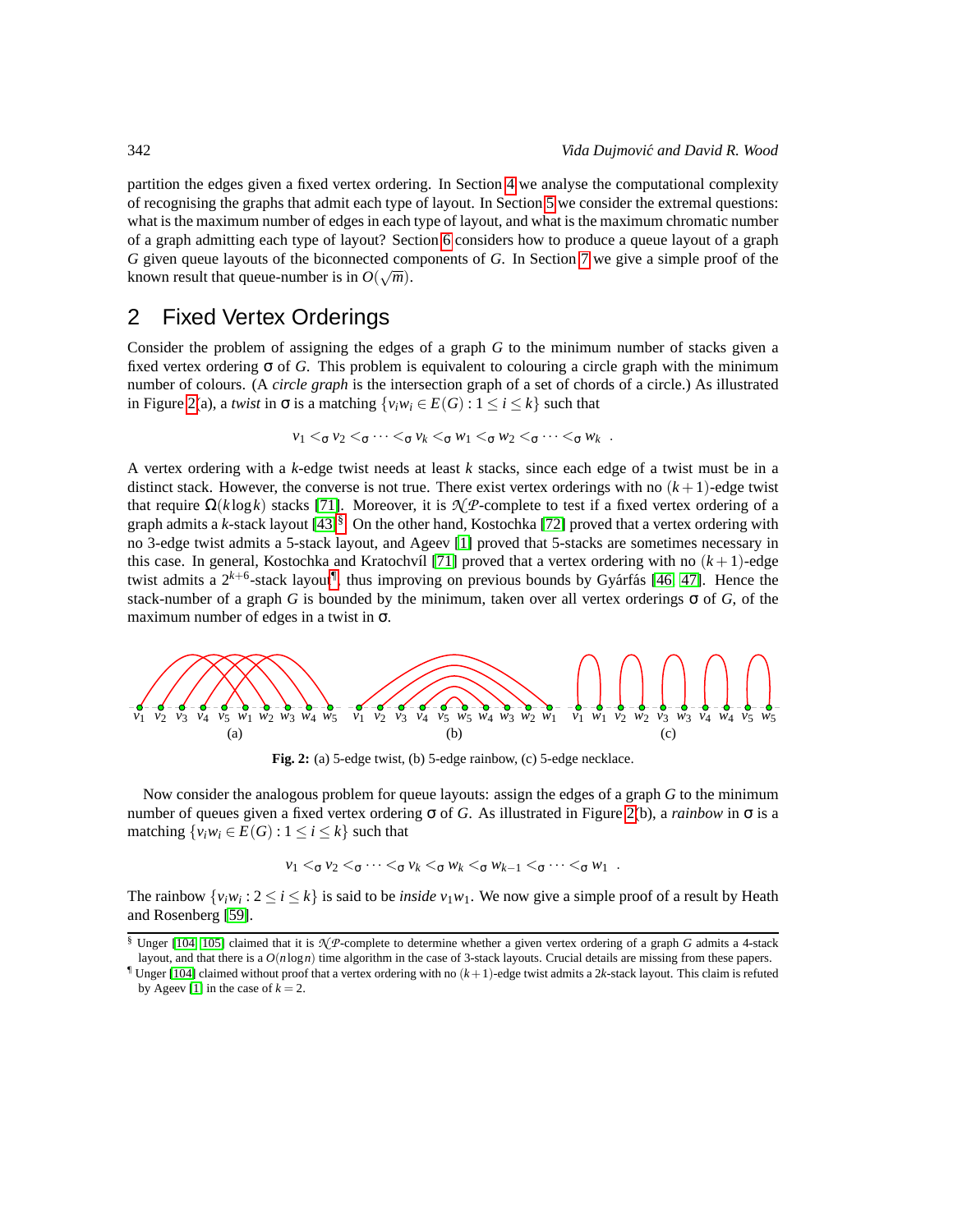**Lemma 1 ([\[59\]](#page-15-1)).** *A vertex ordering of a graph G admits a k-queue layout of G if and only if it has no*  $(k+1)$ *-edge rainbow.* 

*Proof.* A *k*-queue layout has no  $(k+1)$ -edge rainbow since each edge of a rainbow must be in a distinct queue. Conversely, suppose we have a vertex ordering with no  $(k+1)$ -edge rainbow. For every edge  $vw \in E(G)$ , let queue(*vw*) be the maximum number of edges in a rainbow inside *vw* plus one. If *vw* is nested inside *xy* then queue(*vw*)  $\lt$  queue(*xy*). Hence we have a valid queue assignment. The number of queues is at most *k*. П

Heath and Rosenberg [\[59\]](#page-15-1) presented a *O*(*m*loglog*n*) time algorithm that, given a fixed vertex ordering of a graph *G* with no (*k* +1)-edge rainbow, assigns the edges of *G* to *k* queues. Lemma [1](#page-3-4) implies that the queue-number of *G* is the minimum, taken over all vertex orderings  $\sigma$  of *G*, of the maximum number of edges in a rainbow in σ. Hence determining the queue-number of a graph is no more than the question of finding the right vertex ordering.

Now consider the problem of assigning the edges of a graph *G* to the minimum number of arches given a fixed vertex ordering  $\sigma$  of *G*. As illustrated in Figure [2\(](#page-3-1)c), a *necklace* in  $\sigma$  is a matching  $\{v_iw_i: 1 \le i \le k\}$ such that

$$
v_1 <_{\sigma} w_1 <_{\sigma} v_2 <_{\sigma} w_2 <_{\sigma} \cdots <_{\sigma} v_k <_{\sigma} w_k.
$$

The necklace  $\{v_i w_i : 1 \le i \le k - 1\}$  is said to *precede* the edge  $v_k w_k$ .

<span id="page-4-0"></span>**Lemma 2.** *A vertex ordering of a graph G admits a k-arch layout of G if and only if it has no* (*k*+1)*-edge necklace.*

*Proof.* A *k*-arch layout has no (*k* +1)-edge necklace, since each edge of a necklace must be assigned to a distinct arch. Conversely, suppose we have a vertex ordering with no  $(k+1)$ -edge necklace. For every edge  $vw \in E(G)$ , let arch(*vw*) be the maximum number of edges in a necklace that precedes *vw* plus one. If *vw* and *xy* are disjoint then, without loss of generality, *vw* is in a necklace that precedes *xy*, and thus  $\arch(vw) < \arch(xy)$ . Hence we have a valid arch assignment. The number of arches is at most *k*.  $\Box$ 

Lemma [2](#page-4-0) implies that the arch-number of a graph *G* is the minimum, taken over all vertex orderings  $\sigma$ of *G*, of the maximum number of edges in a necklace in  $\sigma$ . For example,  $an(K_n) = \lfloor \frac{n}{2} \rfloor$ . Now consider the following algorithm.

Algorithm ASSIGNARCHES(*G*,σ) 1. **let**  $k_0 = 0$ 2. **let**  $(v_1, v_2, \ldots, v_n) = \sigma$ 3. **for**  $i = 1, 2, ..., n$  **do** 4. **for** each edge  $v_i v_j \in E(G)$  with  $i < j$ , let  $\operatorname{arch}(v_i v_j) = 1 + k_{i-1}$ <br>5. let  $k_i = k_{i-1}$ 5. **let**  $k_i = k_{i-1}$ <br>6. **for** each edg 6. **for** each edge  $v_i v_j \in E(G)$  with  $j < i$ , let  $k_i = \max\{k_i, 1 + k_{j-1}\}\$ 

**Lemma 3.** *Given a vertex ordering*  $\sigma$  *of an n-vertex m-edge graph G, the algorithm* ASSIGNARCHES( $G$ ,σ) *assigns the edges of G to the minimum number of arches with respect to*  $\sigma$  *in*  $O(n+m)$  *time.*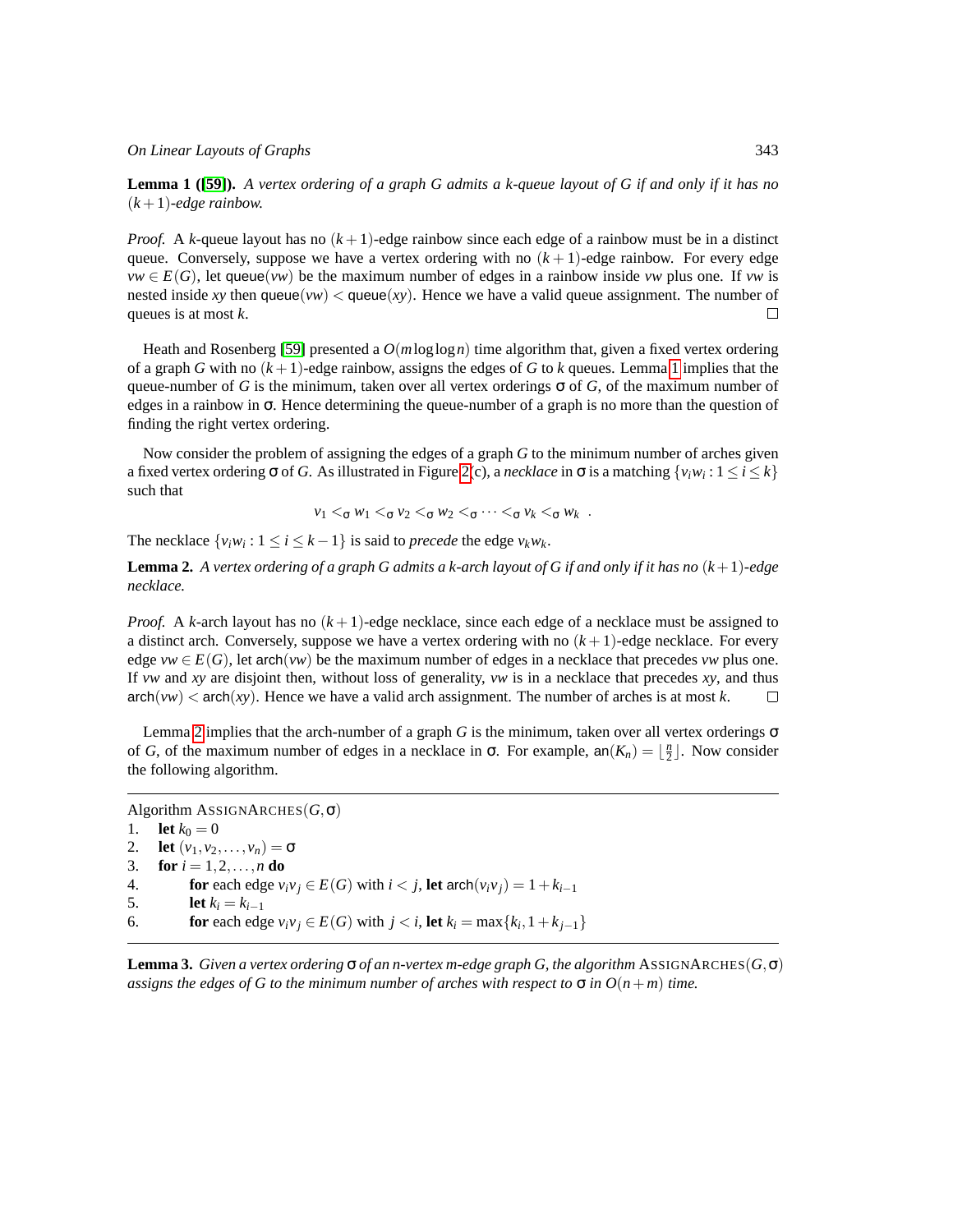*Proof.* It is easily verified that the algorithm maintains the invariant that  $k_i$  is the maximum number of edges in a necklace in the vertex ordering  $(v_1, v_2, \ldots, v_i)$ . Hence, for every edge  $vw \in E(G)$ , arch $(vw)$  is the maximum number of edges in a necklace that precedes *vw* plus one. Thus, as in Lemma [2,](#page-4-0) we have an assignment of the edges to the minimum number of arches.  $\Box$ 

The proofs of Lemmata [1](#page-3-4) and [2](#page-4-0) hide an application of the easy half of Dilworth's Theorem [\[26\]](#page-13-13) for partitioning a poset into *k* antichains, where *k* is the maximum size of a chain. In Lemma [1,](#page-3-4)  $e \prec f$  if  $e$ is nested inside f, and in Lemma [2,](#page-4-0)  $e \prec f$  if  $R(e) \prec_{\sigma} L(f)$ . The problem of assigning edges to queues in a fixed vertex ordering is equivalent to colouring a permutation graph [\[32\]](#page-14-15). Assigning edges to arches corresponds to partitioning an interval graph into cliques.

### <span id="page-5-0"></span>3 Arch Layout Characterisation

A graph *G* is *almost k-colourable* if there is a set  $S \subseteq V(G)$  of at most  $k-1$  vertices such that  $G \setminus S$  is *k*-colourable.

<span id="page-5-1"></span>**Theorem 1.** A graph G has arch-number  $\text{an}(G) \leq k$  if and only if G is almost  $(k+1)$ -colourable.

*Proof.* ( $\Longleftarrow$ ) First suppose that *G* is almost  $(k+1)$ -colourable. Then there is a set of vertices *S* =  $\{x_1, x_2, \ldots, x_k\} \subseteq V(G)$  such that  $G \setminus S$  is  $(k+1)$ -colourable. Let  $V_1, V_2, \ldots, V_{k+1}$  be the colour classes in such a colouring. Let  $\sigma$  be a vertex ordering such that

$$
V_1 <_{\sigma} x_1 <_{\sigma} V_2 <_{\sigma} x_2 <_{\sigma} \cdots <_{\sigma} V_k <_{\sigma} x_k <_{\sigma} V_{k+1} .
$$

Clearly every necklace in σ has at most *k* edges. By Lemma [2,](#page-4-0) σ admits a *k*-arch layout of *G*.

( $\implies$ ) The proof is by induction on *k*. For *k* = 0, the result is trivial. Suppose that an(*G*) ≤ *k* − 1 implies *G* is almost *k*-colourable. Let *G* be a *k*-arch graph with vertex ordering  $\sigma = (v_1, v_2, \dots, v_n)$ .

Let  $V_{\leq p} = (v_1, v_2, \dots, v_p)$  and  $V_{>p} = (v_{p+1}, v_{p+2}, \dots, v_n)$ . It is simple to verify that the maximum number of edges in a necklace in  $V_{\leq p}$  is equal to, or one less than, the maximum number of edges in a necklace in  $V_{\leq p+1}$ , for all  $1 \leq p \leq n-1$ . Consequently, there is maximum number *i* such that  $V_{\leq i}$  admits a  $(k-1)$ -arch layout. By the maximality of *i*,  $V_{\leq i+1}$  contains a *k*-edge necklace. Therefore  $V_{\geq i+1}$  is an independent set of *G*, otherwise an edge of  $G[V_{>i+1}]$  together with the *k*-edge necklace of  $V_{\leq i+1}$  would comprise a (*k*+1)-edge necklace. Therefore, *G*[*V*>*<sup>i</sup>* ] is a forest, at most one component of which is a star centred at  $v_{i+1}$ , and the remaining components are isolated vertices.

By the induction hypothesis there is a set  $S_{k-1}$  of  $k-1$  vertices such that  $G[V_{\leq i} \setminus S_{k-1}]$  is *k*-colourable. Since  $G[V_{>i}]$  is a star centred at  $v_{i+1}$  with some isolated vertices, it follows that for  $S_k = S_{k-1} \cup \{v_{i+1}\},$ the induced subgraph  $G[V \setminus S_k]$  is  $(k+1)$ -colourable. Therefore, G is almost  $(k+1)$ -colourable.

Arch-number and chromatic number are tied in the following strong sense.

<span id="page-5-2"></span>**Theorem 2.** *The arch-number of every graph G satisfies:*

$$
\operatorname{an}(G)+1\leq \chi(G)\leq 2\operatorname{an}(G)+1.
$$

*Proof.* By Theorem [1,](#page-5-1) *G* is almost  $(an(G) + 1)$ -colourable. Thus it is  $(2an(G) + 1)$ -colourable. Conversely, *G* is almost  $\chi(G)$ -colourable, and  $an(G) \leq \chi(G) - 1$  by Theorem [1.](#page-5-1)  $\Box$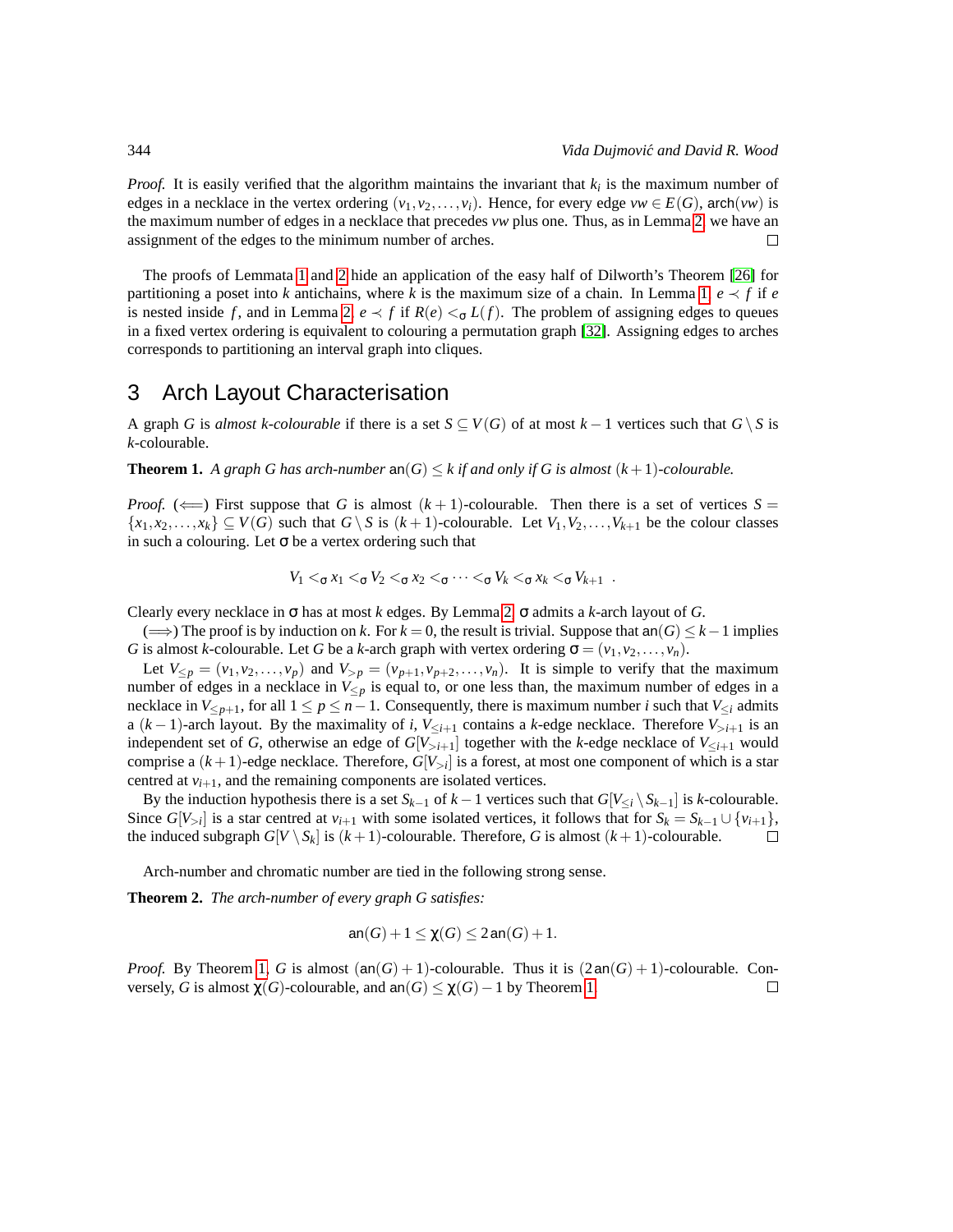Theorem [2](#page-5-2) implies that any graph family that has bounded chromatic-number also has bounded archnumber. Examples include graphs with bounded maximum degree, graphs with bounded tree-width, and graphs with an excluded clique minor, and so on.

**Lemma 4.** *Planar graphs have arch-number at most three and this bound is tight.*

*Proof.* The Four Colour Theorem and Theorem [1](#page-5-1) imply that all planar graphs have arch-number at most three. Any planar graph *G* containing three vertex-disjoint *K*<sup>4</sup> subgraphs is not almost 3-colourable. By Theorem [1,](#page-5-1)  $an(G) = 3$ .  $\Box$ 

### <span id="page-6-0"></span>4 Computational Complexity

The 1-stack graphs are precisely the outerplanar graphs [\[4\]](#page-12-10), and thus can be recognised in  $O(n)$  time [\[78\]](#page-16-16). 2-stack graphs are characterised as the subgraphs of planar Hamiltonian graphs [\[4\]](#page-12-10), which implies that it is  $\mathcal{N}(P\text{-complete to test if } \mathsf{sn}(G) \leq 2$  [\[107\]](#page-18-13). Heath and Rosenberg [\[59\]](#page-15-1) characterised 1-queue graphs as the 'arched levelled' planar graphs, and proved that it is *N P*-complete to recognise such graphs.

**Lemma 5.** *There is a*  $O(n(n+m))$  *time algorithm to determine if a given n-vertex m-edge graph G has arch-number*  $an(G) \leq 1$ .

*Proof.* By Theorem [1,](#page-5-1) an(*G*)  $\leq$  1 if and only if there is a vertex *v* such that *G* \ *v* is bipartite. The result follows since bipartiteness can be tested in  $O(n+m)$  time by breadth-first search. follows since bipartiteness can be tested in  $O(n+m)$  time by breadth-first search.

Note that almost bipartite graphs have been studied by Prömel et al. [\[90\]](#page-17-14).

**Open Problem 1.** Is there a sub-quadratic time algorithm for determining whether an( $G$ ) < 1?

<span id="page-6-1"></span>**Theorem 3.** *Given a graph G and an integer*  $k \geq 2$ *, it is*  $\mathcal{N}$ *P-complete to determine if G has arch-number* an $(G) \leq k$ .

*Proof.* The problem is clearly in *N P*. The remainder of the proof is a reduction from the graph *k*colourability problem: given a graph *G* and an integer *k*, is  $\chi(G) \leq k$ ? Let *G*<sup> $\prime$ </sup> be the graph comprised of *k* components each isomorphic to *G*. We claim that  $\chi(G) \leq k$  if and only if *G*' is almost *k*-colourable. The result will follow from Theorem [1](#page-5-1) and since graph *k*-colourability is  $\mathcal{N}$ *P*-complete [\[68\]](#page-16-17).

If *G* is *k*-colourable then so is  $G'$ , and thus  $G'$  is almost *k*-colourable. Conversely, if  $G'$  is almost  $k$ colourable then there is a set *S* of at most  $k-1$  vertices such that  $\chi(G' \setminus S) \leq k$ . Since  $|S| \leq k-1$ ,  $G' \setminus S$ contains a component isomorphic to *G*, and thus *G* is *k*-colourable.

The next result follows from the reduction in Theorem [3](#page-6-1) and since it is *N P*-complete to determine if a 4-regular planar graph is 3-colourable [\[19,](#page-13-14) [44\]](#page-14-16).

**Corollary 1.** *It is N P-complete to determine if a given* 4*-regular planar graph G has arch-number* an( $G$ )  $\leq$  2.  $\Box$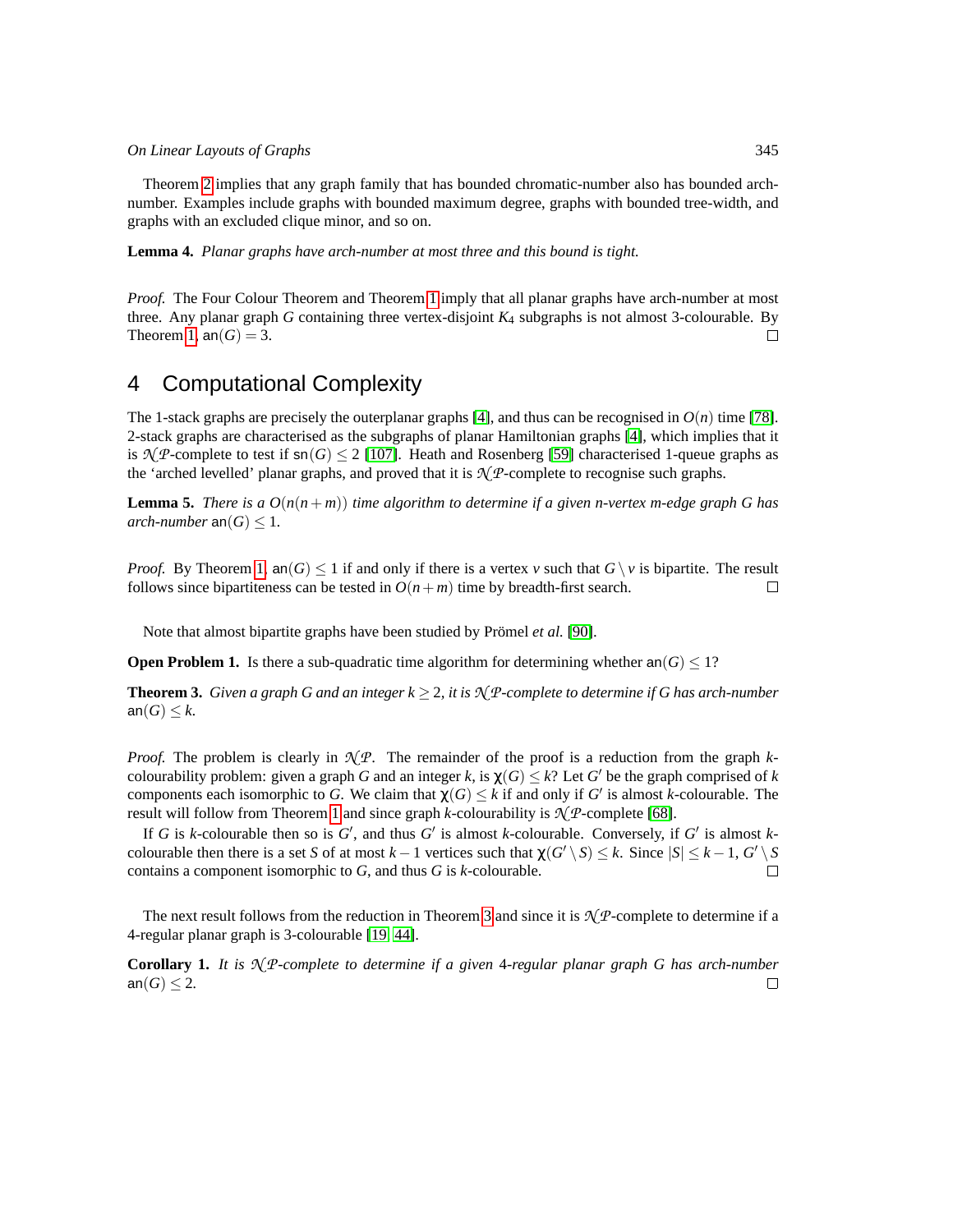### <span id="page-7-0"></span>5 Extremal Questions

In this section we consider the extremal questions:

- what is the maximum number of edges in a particular type of layout?
- what is the maximum chromatic number of a graph admitting a particular type of layout?

The answer to the first question for stack layouts has been observed by many authors.

<span id="page-7-2"></span>**Lemma 6 ([\[4,](#page-12-10) [18,](#page-13-3) [69\]](#page-16-4)).** *Every s-stack n-vertex graph has at most*  $(s + 1)n - 3s$  *edges, and this bound is tight for all even n*  $\geq$  4 *and all*  $1 \leq s \leq \frac{n}{2}$ .

*Proof.* It will be beneficial to view the vertex ordering  $(v_0, v_1, \ldots, v_{n-1})$  as circular. Each edge  $v_i v_{(i+1) \mod n}$ is said to be a *boundary* edge. Each stack has at most 2*n*−3 edges, since a 1-stack graph is outerplanar. Every boundary edge can be assigned to any stack. Thus there are at most *n*−3 non-boundary edges in each stack, and at most *n* boundary edges, giving a total of at most  $s(n-3) + n = (s+1)n - 3s$  edges.

Now for the lower bound. As illustrated in Figure [3\(](#page-7-1)a), for each  $0 \le i \le s-1$ , let

$$
E_i = \{v_j v_k : \lceil \frac{1}{2}(j+k) \rceil \equiv i \pmod{\frac{n}{2}}\}.
$$

Then  $E_0, E_1, \ldots, E_{s-1}$  are edge-disjoint paths, each of which is a stack of  $n-3$  non-boundary edges. Adding the boundary edges to any stack, we obtain an *s*-stack graph with the desired number of edges. Note that with  $s = \frac{n}{2}$ , we obtain an  $\frac{n}{2}$ -stack layout of  $K_n$ .  $\Box$ 



<span id="page-7-1"></span>**Fig. 3:** Edge-maximal layouts: (a) 2-stack, (b) 2-queue.

As observed by Bernhart and Kainen [\[4\]](#page-12-10), Lemma [6](#page-7-2) implies that (every induced subgraph of) an *s*-stack graph has a vertex of degree less than  $2s+2$ , and is therefore vertex  $(2s+2)$ -colourable by the minimumdegree-greedy algorithm. This result can be improved for small *s*. 1-stack graphs are outerplanar, which are 3-colourable, and 2-stack graphs are planar, which are 4-colourable.

**Open Problem 2.** What is the maximum chromatic number  $\chi$  of the *s*-stack graphs? In general,  $\chi \in$  ${2s, 2s+1, 2s+2}$  since  $\chi(K_n) = 2\operatorname{sn}(K_n)$  for even *n*.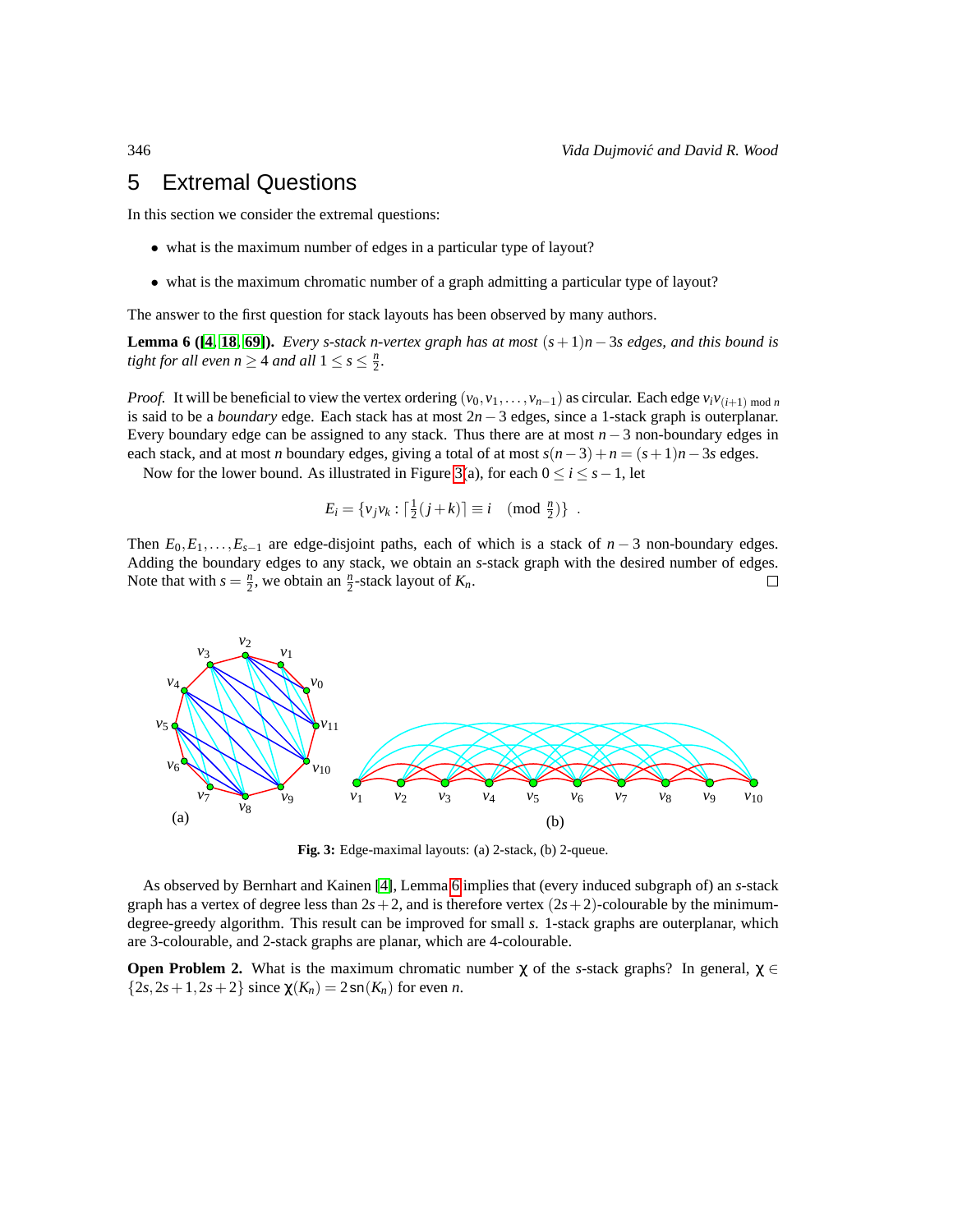Now consider the maximum number of edges in a  $k$ -queue graph. The answer for  $k = 1$  was given by Heath and Rosenberg [\[59\]](#page-15-1) and Pemmaraju [\[88\]](#page-17-7). We now give a simple proof for this case. The proof by Heath and Rosenberg [\[59\]](#page-15-1) is based on the characterisation of 1-queue graphs as the arched levelled planar graphs. The proof by Pemmaraju [\[88\]](#page-17-7) is based on a relationship between queue layouts and 'staircase covers of matrices'. The observant reader will notice parallels between the following proof and that of the lower bound on the volume of three-dimensional drawings due to Bose *et al.* [\[13\]](#page-12-13).

<span id="page-8-0"></span>**Lemma 7.** *A queue in a graph with n vertices has at most* 2*n*−3 *edges.*

*Proof.* By Observation [2,](#page-2-2) distinct edges with the same midpoint are nested. Since every midpoint is in  $\{\frac{3}{2}, 2, 2\frac{1}{2}, \ldots, n-\frac{1}{2}\}$ , there are at most 2*n*−3 midpoints. The result follows since no two edges in a queue are nested.

An immediate generalisation of Lemma [7](#page-8-0) is that every *k*-queue graph has at most *k*(2*n*−3) edges [\[59\]](#page-15-1). The following improved upper bound was first discovered by Pemmaraju [\[88\]](#page-17-7) with a longer proof. That this bound is tight for all values of *n* and *k* is new.

<span id="page-8-1"></span>**Lemma 8.** *Every n-vertex graph with queue-number k has at most* 2*kn* − *k*(2*k* + 1) *edges. For every k and n* ≥ 2*k, there exists an n-vertex graph with queue-number k and* 2*kn*−*k*(2*k* +1) *edges*

*Proof.* First we prove the upper bound. Note that  $n \geq 2k$ , since by Lemma [1,](#page-3-4) the corresponding vertex ordering has a *k*-edge rainbow. By Observation [2,](#page-2-2) distinct edges with the same midpoint are nested. Since at most *k* edges are pairwise nested in a *k*-queue layout, at most *k* edges have the same midpoint. Moreover, for all integers  $1 \le i \le k$ , at most  $i-1$  edges have a midpoint of *i*, and at most  $i-1$  edges have a midpoint of *i* −  $\frac{1}{2}$ . At the other end of the vertex ordering, for all integers  $1 \le i \le k - 1$ , at most *i* edges have a midpoint of *n*−*i*, and at most *i* edges have a midpoint of  $n-i+\frac{1}{2}$ . Since  $n \ge 2k$  we are not double counting here. It follows that the number of edges is at most

$$
2\sum_{i=1}^k(i-1) + (2n-4k+1)k + 2\sum_{i=1}^{k-1}i = 2kn - k(2k+1).
$$

We now prove the lower bound. As illustrated in Figure [3\(](#page-7-1)b), let  $P_n^s$  denote the  $s^{\text{th}}$  power of the *n*-vertex path  $P_n$ . That is,  $P_n^s$  has  $V(P_n^s) = \{v_1, v_2, \dots, v_n\}$  and  $E(P_n^s) = \{v_i v_j : |i - j| \le s\}$ . Heath and Rosenberg [\[59\]](#page-15-1) proved that  $qn(P_n^{2k}) = k$  for  $n \ge 2k$ , where for each  $1 \le \ell \le k$ , the set of edges  $\{v_i v_j : 2\ell - 1 \le |i - j| \le 2\ell\}$ is a queue in the vertex ordering  $(v_1, v_2, \ldots, v_n)$ . (This is Observation [1.](#page-2-1)) Swaminathan *et al.* [\[100\]](#page-18-5) proved that  $P_n^{2k}$  has  $2kn - k(2k+1)$  edges. ( $P_n^s$  appears in [\[59,](#page-15-1) [100\]](#page-18-5) with regard to the relationship between band-width and queue- and stack-number, respectively.)  $\Box$ 

Lemma [8](#page-8-1) implies that (every induced subgraph of) a *k*-queue graph has a vertex of degree less than 4*k*, and is therefore 4*k*-colourable by the minimum-degree-greedy algorithm.

<span id="page-8-2"></span>**Open Problem 3.** What is the maximum chromatic number  $\chi$  of a *k*-queue graph? We know that  $\chi \in$  ${2k+1,2k+2,...,4k}$  since  $\chi(K_n) = 2\varphi(n) + 1$  for odd *n* (by Lemma [1\)](#page-3-4). Note that the extremal example  $P_n^{2k}$  in Lemma [8](#page-8-1) also has chromatic number  $2k + 1$ .

We now prove that the lower bound in Open Problem [3](#page-8-2) is attainable in the case of  $k = 1$ .

**Lemma 9.** *Every* 1*-queue graph G is* 3*-colourable.*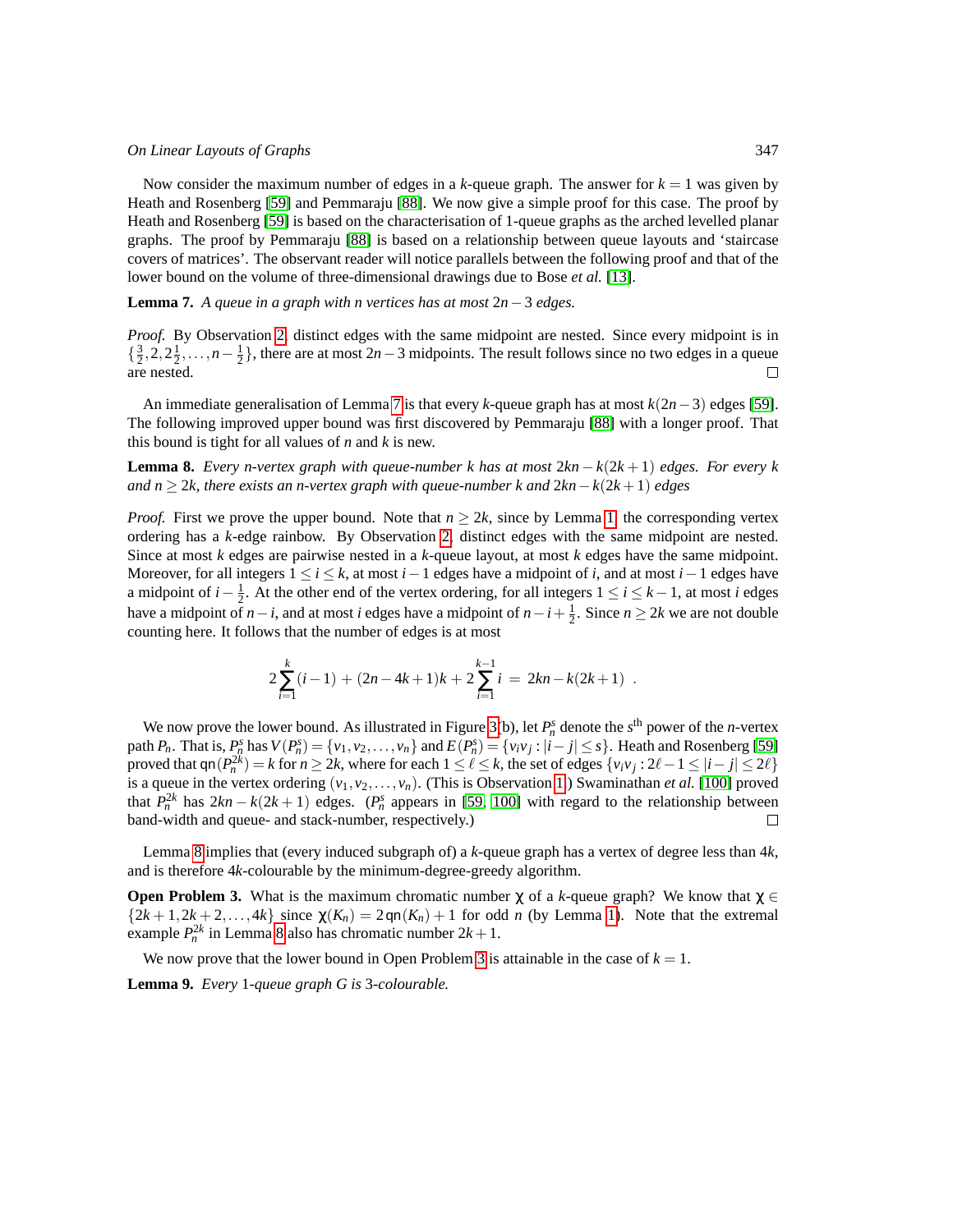*Proof.* Let σ be the vertex ordering in a 1-queue layout of a graph *G*. Partition the vertices into independent sets  $V_1, V_2, \ldots, V_k$  such that  $\sigma = (V_1, V_2, \ldots, V_k)$ , and for all  $1 \le i \le k - 1$ , there exists an edge in  $G[V_i \cup V_{i+1}]$ . Such a partition can be computed by starting with each vertex in its own set, and repeatedly merging consecutive sets that have no edge between them. For all  $s \geq 3$ , there is no edge in any  $G[V_i \cup V_{i+s}]$ , as otherwise it would be nested with an edge in  $G[V_{i+1} \cup V_{i+2}]$ . Thus for each  $0 \leq j \leq 2$ ,  $W_j = \bigcup \{V_i : i \equiv j \pmod{3}\}$  is an independent set, and  $\{W_0, W_1, W_2\}$  is a 3-colouring of *G*.

The next lemma shows that, in terms of the maximum number of edges, arch layouts behave very differently from stack and queue layouts. Even 1-arch layouts may have a quadratic number of edges.

**Lemma 10.** *The maximum number of edges in a k-arch layout with n vertices is at most*

<span id="page-9-1"></span>
$$
\frac{kn(n+2) - k(2k+1)}{2(k+1)} \t{,}
$$
 (1)

*which is attainable whenever*  $k + 1$  *divides n*− $k$ .

*Proof.* Let *G* be a *k*-arch graph with *n* vertices and the maximum number of edges. By Theorem [1,](#page-5-1) *G* is almost  $(k+1)$ -colourable. That is, there is a set  $S \subseteq V(G)$  of at most *k* vertices such that  $G \setminus S$  is  $(k+1)$ colourable. Each vertex  $v \in S$  is adjacent to every other vertex in *G*, as otherwise *G* is not edge-maximal. The  $(k+1)$ -colourable graph with the maximum number of edges is the complete  $(k+1)$ -partite graph with partitions whose sizes are as equal as possible. Thus  $G \setminus S$  is this graph. When the partitions have the same size we obtain the most edges. Here,  $G\setminus S$  is obtained from  $K_{n-k}$  by removing  $k+1$  vertex-disjoint copies of the complete graph on  $(n-k)/(k+1)$  vertices. Thus the number of edges is

$$
\binom{n}{2} - (k+1) \binom{(n-k)/(k+1)}{2} ,
$$

which is easily seen to reduce to  $(1)$ .

#### <span id="page-9-0"></span>6 Biconnected Components

Clearly the stack-number (respectively, queue-number) of a graph is at most the maximum stack-number (queue-number) of its connected components. Bernhart and Kainen [\[4\]](#page-12-10) proved that the stack-number of a graph is at most the maximum stack-number of its maximal biconnected components (*blocks*). We now prove an analogous result for queue layouts.

**Lemma 11.** *Every graph G has queue-number*  $\text{qn}(G) \leq 1 + \max\{\text{qn}(B): B \text{ is a block of } G\}.$ 

*Proof.* Clearly we can assume that *G* is connected. Let *T* be the *block-cut-tree* of *G*. That is, there is a node in *T* for each block and for each cut-vertex of *G*. Two nodes of *T* are adjacent if and only if one corresponds to a block *B*, and the other corresponds to a cut-vertex *v*, and  $v \in V(B)$ . *T* is a tree, as otherwise a cycle in *T* would correspond to a single block in *G*. Root *T* at a node *r* corresponding to an arbitrary block *R* of *G*.

Consider a cut-vertex  $\nu$  of *G*. The block containing  $\nu$  that corresponds to the parent node of  $\nu$  in *T* is called the *parent* block of *v*. The other blocks containing *v* are called *child* blocks of *v*.

 $\Box$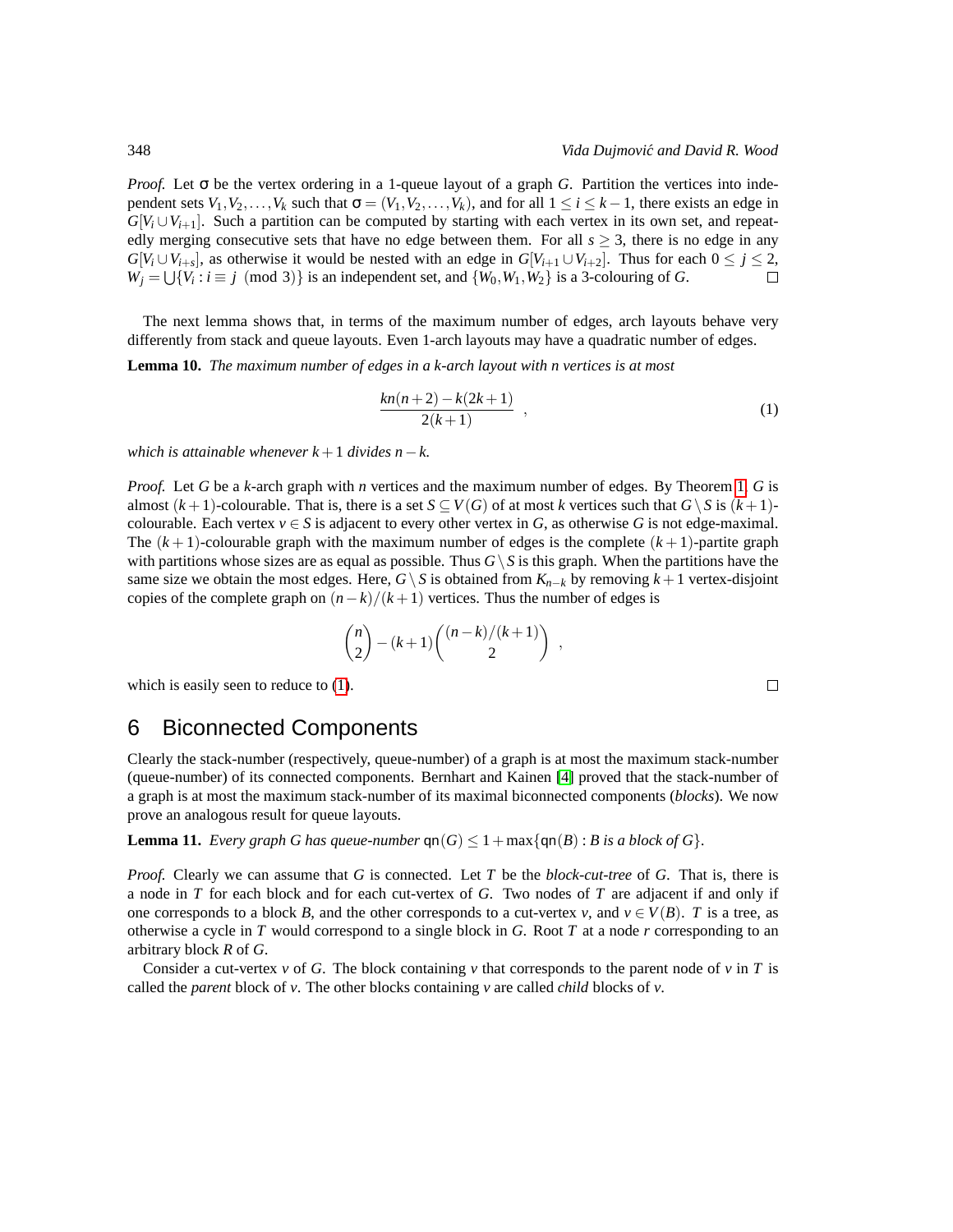There are no nested edges in any breadth-first vertex ordering of *T* [\[17\]](#page-13-0). Let  $\sigma$  be a breadth-first vertex ordering of *T* starting at *R*, such that cut-nodes of *T* with a common parent block *B* are ordered in  $\sigma$ according to their order in the given queue layout of *B*.

Now create a vertex ordering π of *G* from σ, as illustrated in Figure [4.](#page-10-2) Specifically, delete from σ all the nodes corresponding to cut vertices of *G*; replace *r* by the given queue layout of *R*; and for each block  $B \neq R$  whose parent node in *T* corresponds to a cut vertex *v* of *G*, replace the node in  $\sigma$  that corresponds to *B* by the given queue layout of  $B \setminus v$ .

An edge of *G* that is incident to a cut-vertex *v* and is contained in a child block of *v* is called a *jump edge*. According to the above algorithm, a cut-vertex of *G* is positioned within its parent block in  $\pi$ . Thus, if two non-jump edges are nested, then they are in the same block *B*, and are nested in the given queue layout of *B*. Since the blocks are separated, non-jump edges can inherit their queue assignment from the queue layout of their block.

Since the edges of *T* are not nested, and by the choice of ordering for cut-nodes of *T* with a common parent block, jump edges are not nested, and thus can form one new queue. Thus the total number of queues is as claimed.  $\Box$ 



<span id="page-10-2"></span>**Fig. 4:** Constructing a queue layout of *G* from queue layouts of the biconnected components of *G*.

### <span id="page-10-1"></span>7 A Bound on the Queue-Number

Malitz [\[76\]](#page-16-8) proved that the stack-number of an *m*-edge graph is  $O(\sqrt{m})$ . The exact bound is in fact 72 $\sqrt{m}$ . Heath and Rosenberg [\[59\]](#page-15-1) (see also Shahrokhi and Shi [\[95\]](#page-17-9)) observed that an analogous method proves that queue-number is  $O(\sqrt{m})$ . We now establish this result using a simplified version of the argument of Malitz [\[76\]](#page-16-8) and with an improved constant.

<span id="page-10-0"></span>**Theorem 4.** *Every graph G with m edges has queue-number*  $\text{qn}(G) < e\sqrt{m}$ , where **e** is the base of the *natural logarithm.*

*Proof.* Let  $n = |V(G)|$ . Let  $\sigma$  be a random vertex ordering of *G*. For all positive integers *k*, let  $A_k$  be the event that there exists a  $k$ -edge rainbow in  $\sigma$ . Then the probability

$$
\mathbf{Pr}\{A_k\} \leq {m \choose k} \cdot {n \choose 2k} \cdot \frac{2^k k! (n-2k)!}{n!},
$$
  
(1) (2) (3)

where: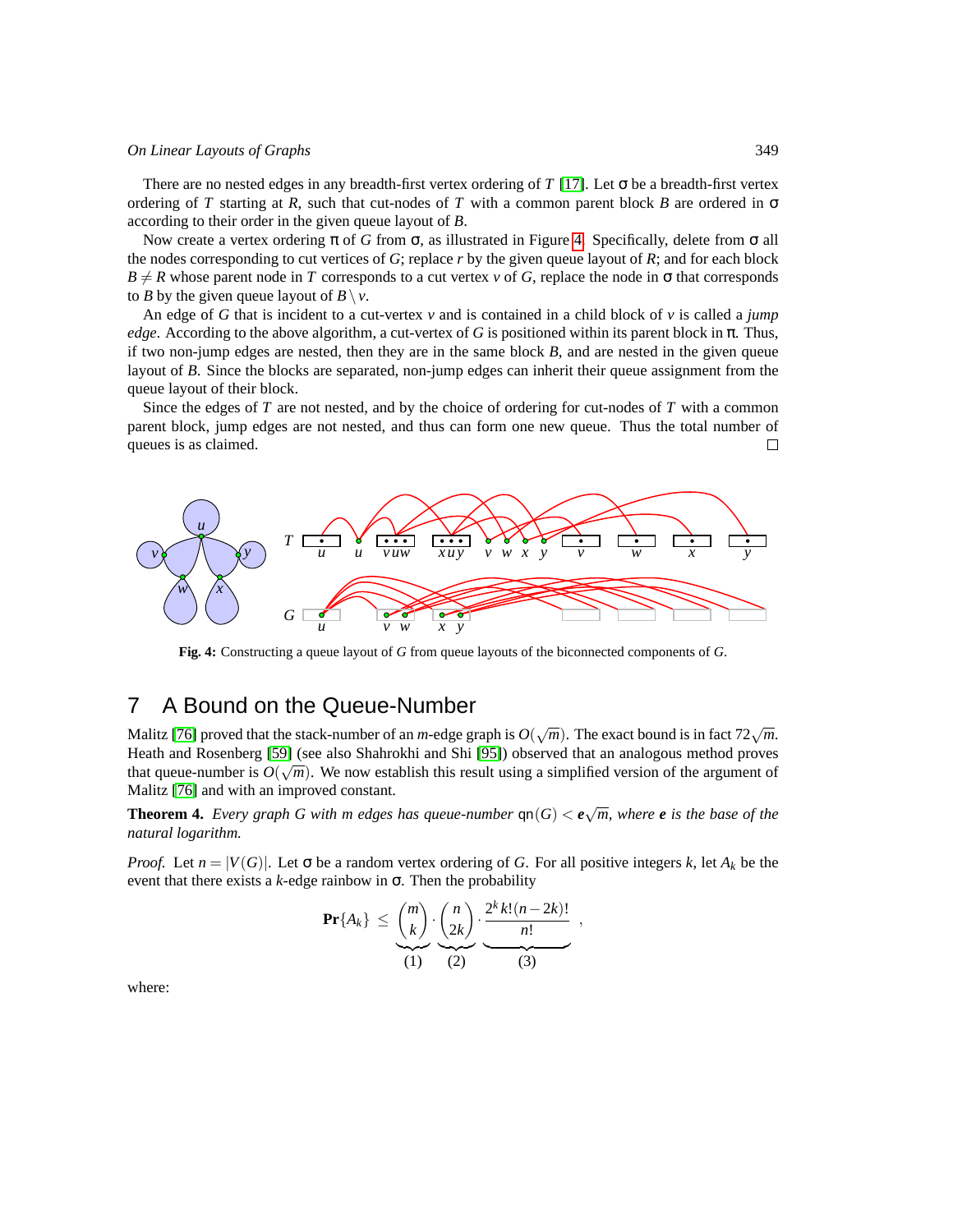- (1) is an upper bound on the number of *k*-edge matchings *M*,
- (2) is the number of vertex positions in  $\sigma$  for *M*, and
- (3) is the probability that *M* with fixed vertex positions is a rainbow.

Thus

$$
\mathbf{P}\{A_k\} \leq \frac{m^k}{k!} \cdot \frac{n!}{(2k)!(n-2k)!} \cdot \frac{2^k k!(n-2k)!}{n!} = \frac{(2m)^k}{(2k)!}.
$$

By Stirling's formula,  $\mathbf{P}\{A_k\} < \left(\frac{\mathrm{e}^2 m}{2k^2}\right)$  $\frac{e^{2}m}{2k^2}\right)^k$ . Let  $k_0 = \lceil e\sqrt{m} \rceil$ . Thus,  $\mathbf{P}\{\overline{A_{k_0}}\} > 1 - \left(\frac{1}{2}\right)^{\lceil e\sqrt{m} \rceil} > 0$ . That is, with positive probability a random vertex ordering has no  $k_0$ -edge rainbow. Hence there exists a vertex ordering with no  $k_0$ -edge rainbow. By Lemma [1,](#page-3-4) *G* has a queue layout with  $k_0 - 1 < e\sqrt{m}$  queues.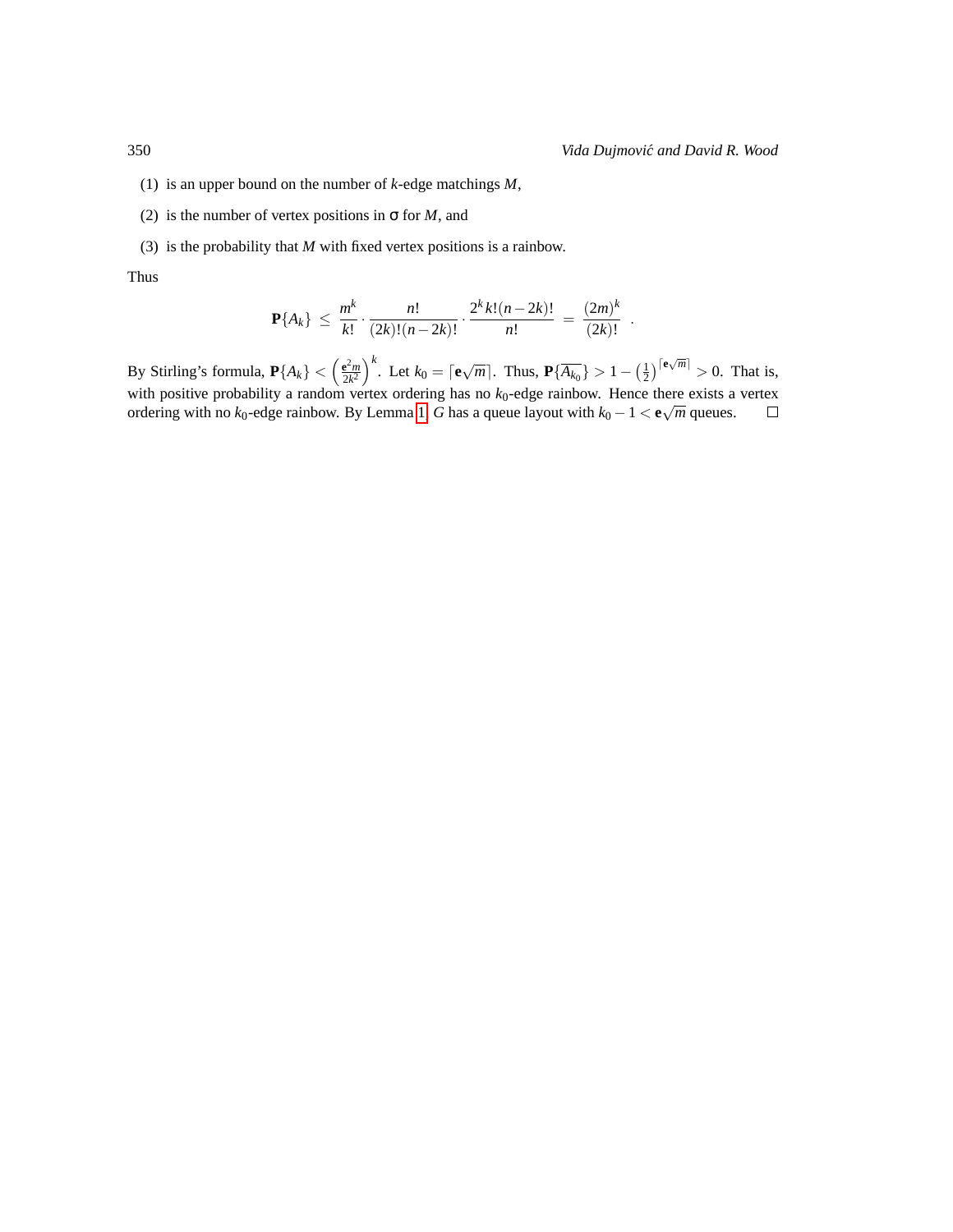#### References

- <span id="page-12-12"></span>[1] A. A. AGEEV, A triangle-free circle graph with chromatic number 5. *Discrete Math.*, **152(1- 3)**:295–298, 1996.
- <span id="page-12-7"></span>[2] M. ALZOHAIRI AND I. RIVAL, Series-parallel planar ordered sets have pagenumber two. In S. NORTH, ed., *Proc. 4th International Symp. on Graph Drawing (GD '96)*, vol. 1190 of *Lecture Notes in Comput. Sci.*, pp. 11–24, Springer, 1997.
- <span id="page-12-8"></span>[3] M. ALZOHAIRI, I. RIVAL, AND A. KOSTOCHKA, The pagenumber of spherical lattices is unbounded. *Arab J. Math. Sci.*, **7(1)**:79–82, 2001.
- <span id="page-12-10"></span>[4] F. R. BERNHART AND P. C. KAINEN, The book thickness of a graph. *J. Combin. Theory Ser. B*, **27(3)**:320–331, 1979.
- <span id="page-12-9"></span>[5] S. N. BHATT, F. R. K. CHUNG, F. T. LEIGHTON, AND A. L. ROSENBERG, Scheduling tree-dags using FIFO queues: A control-memory trade-off. *J. Parallel Distrib. Comput.*, **33**:55–68, 1996.
- <span id="page-12-0"></span>[6] T. C. BIEDL, T. SHERMER, S. WHITESIDES, AND S. WISMATH, Bounds for orthogonal 3-D graph drawing. *J. Graph Algorithms Appl.*, **3(4)**:63–79, 1999.
- <span id="page-12-1"></span>[7] T. BILSKI, Embedding graphs in books with prespecified order of vertices. *Studia Automat.*, **18**:5– 12, 1993.
- <span id="page-12-2"></span>[8] T. BILSKI, Optimum embedding of complete graphs in books. *Discrete Math.*, **182(1-3)**:21–28, 1998.
- <span id="page-12-11"></span>[9] R. BLANKENSHIP, *Book Embeddings of Graphs*. Ph.D. thesis, Department of Mathematics, Louisiana State University, U.S.A., 2003.
- <span id="page-12-3"></span>[10] R. BLANKENSHIP AND B. OPOROWSKI, Drawing subdivisions of complete and complete bipartite graphs on books. Tech. Rep. 1999-4, Department of Mathematics, Louisiana State University, 1999.
- <span id="page-12-4"></span>[11] R. BLANKENSHIP AND B. OPOROWSKI, Book embeddings of graphs and minor-closed classes. In *Proc. 32nd Southeastern International Conf. on Combinatorics, Graph Theory and Computing*, Department of Mathematics, Louisiana State University, 2001.
- <span id="page-12-14"></span>[12] H. BODLAENDER, ed., *Proc. 29th Workshop on Graph Theoretic Concepts in Computer Science (WG'03)*, vol. 2880 of *Lecture Notes in Comput. Sci.*, Springer, 2003.
- <span id="page-12-13"></span>[13] P. BOSE, J. CZYZOWICZ, P. MORIN, AND D. R. WOOD, The maximum number of edges in a three-dimensional grid-drawing. In *Proc. 19th European Workshop on Computational Geometry*, pp. 101–103, University of Bonn, Germany, 2003.
- <span id="page-12-5"></span>[14] J. BUSS AND P. SHOR, On the pagenumber of planar graphs. In *Proc. 16th ACM Symp. on Theory of Computing (STOC '84)*, pp. 98–100, ACM, 1984.
- <span id="page-12-6"></span>[15] J. F. BUSS, A. L. ROSENBERG, AND J. D. KNOTT, Vertex types in book-embeddings. *SIAM J. Discrete Math.*, **2(2)**:156–175, 1989.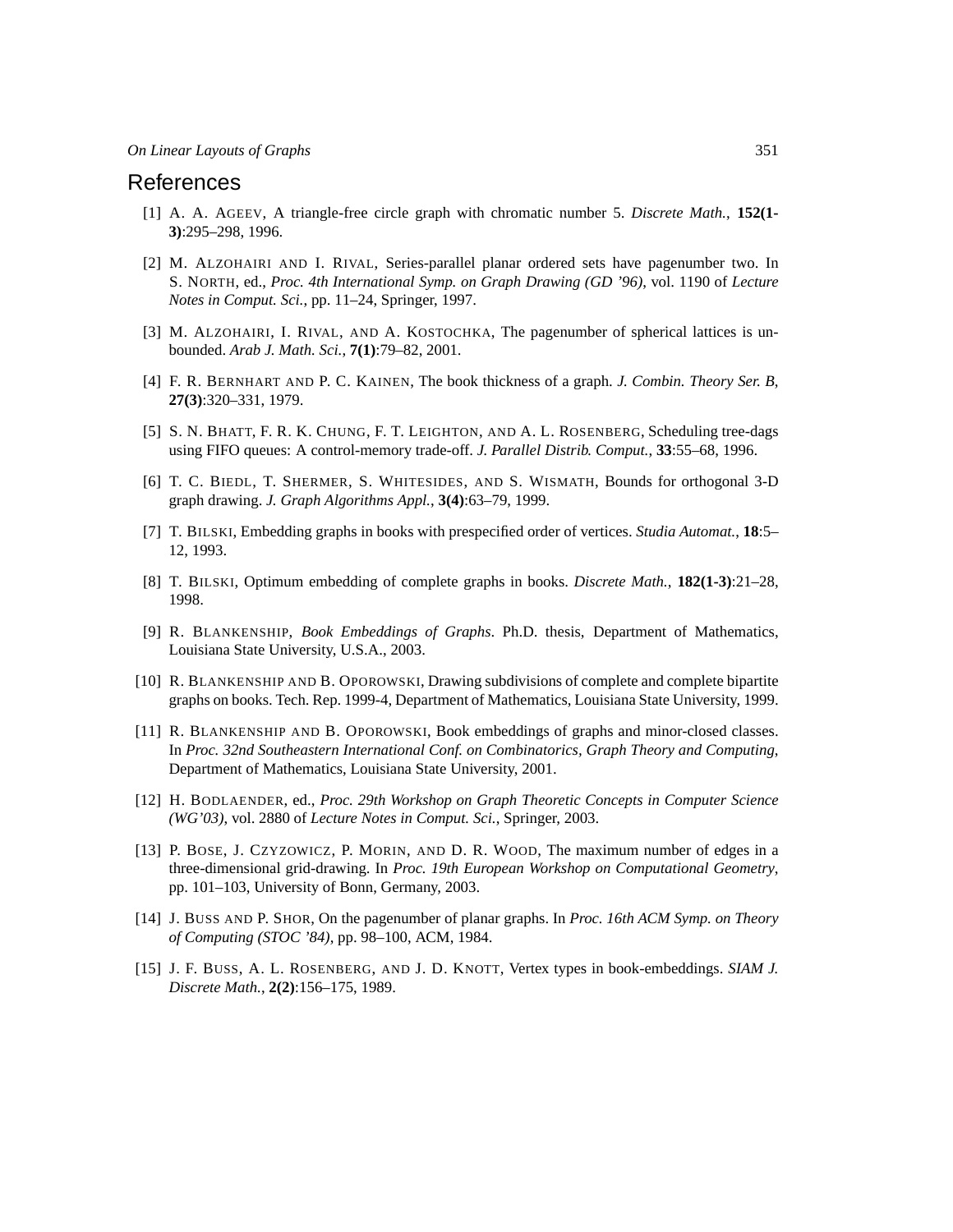- <span id="page-13-2"></span>[16] Y.-C. CHEN, H.-L. FU, AND I.-F. SUN, A study of typenumber in book-embedding. *Ars Combin.*, **62**:97–103, 2002.
- <span id="page-13-0"></span>[17] F. R. K. CHUNG, F. T. LEIGHTON, AND A. L. ROSENBERG, Embedding graphs in books: a layout problem with applications to VLSI design. *SIAM J. Algebraic Discrete Methods*, **8(1)**:33–58, 1987.
- <span id="page-13-3"></span>[18] G. A. COTTAFAVA AND O. D'ANTONA, Book-thickness and book-coarseness of graphs. In *Proc. 5th International Symp. on Network Theory (Sarajevo)*, pp. 337–340, 1984.
- <span id="page-13-14"></span>[19] D. P. DAILEY, Uniqueness of colorability and colorability of planar 4-regular graphs are NPcomplete. *Discrete Math.*, **30**:289–293, 1980.
- <span id="page-13-4"></span>[20] E. DAMIANI, O. D'ANTONA, AND P. SALEMI, An upper bound to the crossing number of the complete graph drawn on the pages of a book. *J. Combin. Inform. System Sci.*, **19(1-2)**:75–84, 1994.
- <span id="page-13-11"></span>[21] H. DE FRAYSSEIX, P. OSSONA DE MENDEZ, AND J. PACH, A left-first search algorithm for planar graphs. *Discrete Comput. Geom.*, **13(3-4)**:459–468, 1995.
- <span id="page-13-5"></span>[22] A. M. DEAN AND J. P. HUTCHINSON, Relations among embedding parameters for graphs. In *Graph theory, combinatorics, and applications, Vol. 1*, pp. 287–296, Wiley, 1991.
- <span id="page-13-6"></span>[23] E. DI GIACOMO, W. DIDIMO, G. LIOTTA, AND S. WISMATH, Book embeddings and point-set embeddings of series-parallel digraphs. In M. T. GOODRICH AND S. G. KOBOUROV, eds., *Proc. 10th International Symp. on Graph Drawing (GD '02)*, vol. 2528 of *Lecture Notes in Comput. Sci.*, pp. 162–173, Springer, 2002.
- <span id="page-13-1"></span>[24] E. DI GIACOMO, W. DIDIMO, G. LIOTTA, AND S. K. WISMATH, Drawing planar graphs on a curve. In [\[12\]](#page-12-14), pp. 192–204.
- <span id="page-13-7"></span>[25] E. DI GIACOMO AND H. MEIJER, Track drawings of graphs with constant queue number. In G. LIOTTA, ed., *Proc. 11th International Symp. on Graph Drawing (GD '03)*, vol. 2912 of *Lecture Notes in Comput. Sci.*, pp. 214–225, Springer, 2004.
- <span id="page-13-13"></span>[26] R. P. DILWORTH, A decomposition theorem for partially ordered sets. *Ann. of Math. (2)*, **51**:161– 166, 1950.
- <span id="page-13-8"></span>[27] V. DUJMOVIC´, P. MORIN, AND D. R. WOOD, Layout of graphs with bounded tree-width, 2002, submitted.
- <span id="page-13-12"></span>[28] V. DUJMOVIĆ AND D. R. WOOD, Tree-partitions of *k*-trees with applications in graph layout. Tech. Rep. TR-2002-03, School of Computer Science, Carleton University, Ottawa, Canada, 2002.
- <span id="page-13-9"></span>[29] V. DUJMOVIĆ AND D. R. WOOD, Stacks, queues and tracks: Layouts of graph subdivisions, 2003, submitted. See Tech. Rep. TR-2003-08, School of Computer Science, Carleton University, Ottawa, Canada, 2003.
- <span id="page-13-10"></span>[30] V. DUJMOVIĆ AND D. R. WOOD, Track layouts of graphs, 2003, submitted. See Tech. Rep. TR-2003-07, School of Computer Science, Carleton University, Ottawa, Canada, 2003.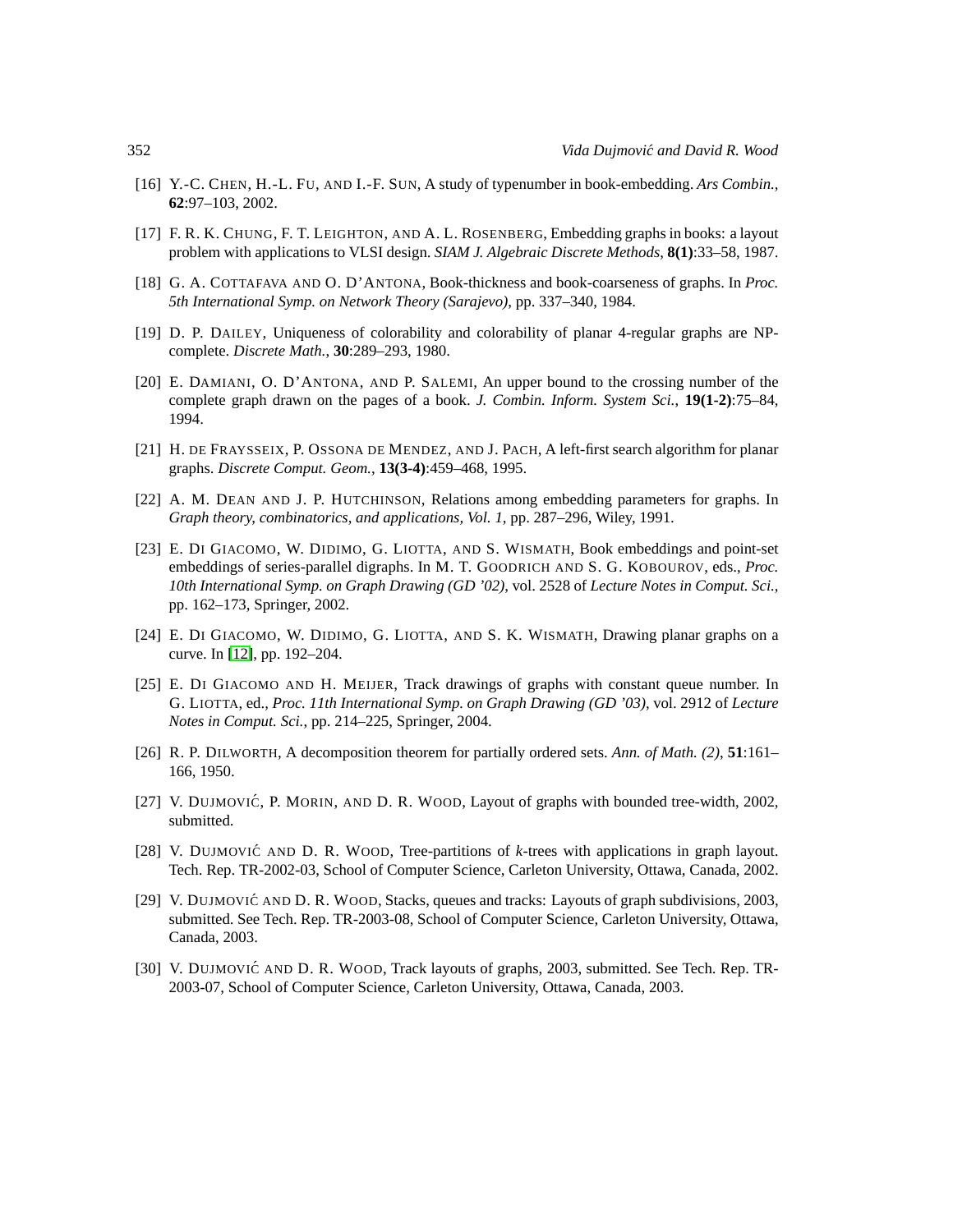- <span id="page-14-11"></span>[31] V. DUJMOVIĆ AND D. R. WOOD, Tree-partitions of *k*-trees with applications in graph layout. In [\[12\]](#page-12-14), pp. 205–217.
- <span id="page-14-15"></span>[32] B. DUSHNIK AND E. W. MILLER, Partially ordered sets. *Amer. J. Math.*, **63**:600–610, 1941.
- <span id="page-14-4"></span>[33] T. ENDO, The pagenumber of toroidal graphs is at most seven. *Discrete Math.*, **175(1-3)**:87–96, 1997.
- <span id="page-14-5"></span>[34] H. ENOMOTO, T. NAKAMIGAWA, AND K. OTA, On the pagenumber of complete bipartite graphs. *J. Combin. Theory Ser. B*, **71(1)**:111–120, 1997.
- <span id="page-14-6"></span>[35] D. EPPSTEIN, Separating geometric thickness from book thickness. arXiv.org:math.CO/0109195, 2001.
- <span id="page-14-0"></span>[36] S. EVEN AND A. ITAI, Queues, stacks, and graphs. In Z. KOHAVI AND A. PAZ, eds., *Proc. International Symp. on Theory of Machines and Computations*, pp. 71–86, Academic Press, 1971.
- <span id="page-14-7"></span>[37] H.-L. FU AND I.-F. SUN, The typenumber of trees. *Discrete Math.*, **253(1-3)**:3–10, 2002.
- <span id="page-14-1"></span>[38] Z. GALIL, R. KANNAN, AND E. SZEMERÉDI, On 3-pushdown graphs with large separators. *Combinatorica*, **9(1)**:9–19, 1989.
- <span id="page-14-2"></span>[39] Z. GALIL, R. KANNAN, AND E. SZEMERÉDI, On nontrivial separators for *k*-page graphs and simulations by nondeterministic one-tape Turing machines. *J. Comput. System Sci.*, **38(1)**:134– 149, 1989.
- <span id="page-14-8"></span>[40] R. A. GAMES, Optimal book embeddings of the FFT, Benes, and barrel shifter networks. *Algorithmica*, **1(2)**:233–250, 1986.
- <span id="page-14-10"></span>[41] J. L. GANLEY, Stack and queue layouts of Halin graphs, 1995, manuscript.
- <span id="page-14-9"></span>[42] J. L. GANLEY AND L. S. HEATH, The pagenumber of *k*-trees is *O*(*k*). *Discrete Appl. Math.*, **109(3)**:215–221, 2001.
- <span id="page-14-12"></span>[43] M. R. GAREY, D. S. JOHNSON, G. L. MILLER, AND C. H. PAPADIMITRIOU, The complexity of coloring circular arcs and chords. *SIAM J. Algebraic Discrete Methods*, **1(2)**:216–227, 1980.
- <span id="page-14-16"></span>[44] M. R. GAREY, D. S. JOHNSON, AND L. STOCKMEYER, Some simplified *NP*-complete graph problems. *Theoret. Comput. Sci.*, **1**:237–267, 1976.
- <span id="page-14-3"></span>[45] C. GAVOILLE AND N. HANUSSE, Compact routing tables for graphs of bounded genus. In J. WIE-DERMANN, P. VAN EMDE BOAS, AND M. NIELSEN, eds., *Proc. 26th International Colloquium on Automata, Languages and Programming (ICALP '99)*, vol. 1644 of *Lecture Notes in Computer Science*, pp. 351–360, Springer, 1999.
- <span id="page-14-13"></span>[46] A. GYÁRFÁS, On the chromatic number of multiple interval graphs and overlap graphs. *Discrete Math.*, **55(2)**:161–166, 1985.
- <span id="page-14-14"></span>[47] A. GYÁRFÁS, Corrigendum: "On the chromatic number of multiple interval graphs and overlap graphs". *Discrete Math.*, **62(3)**:333, 1986.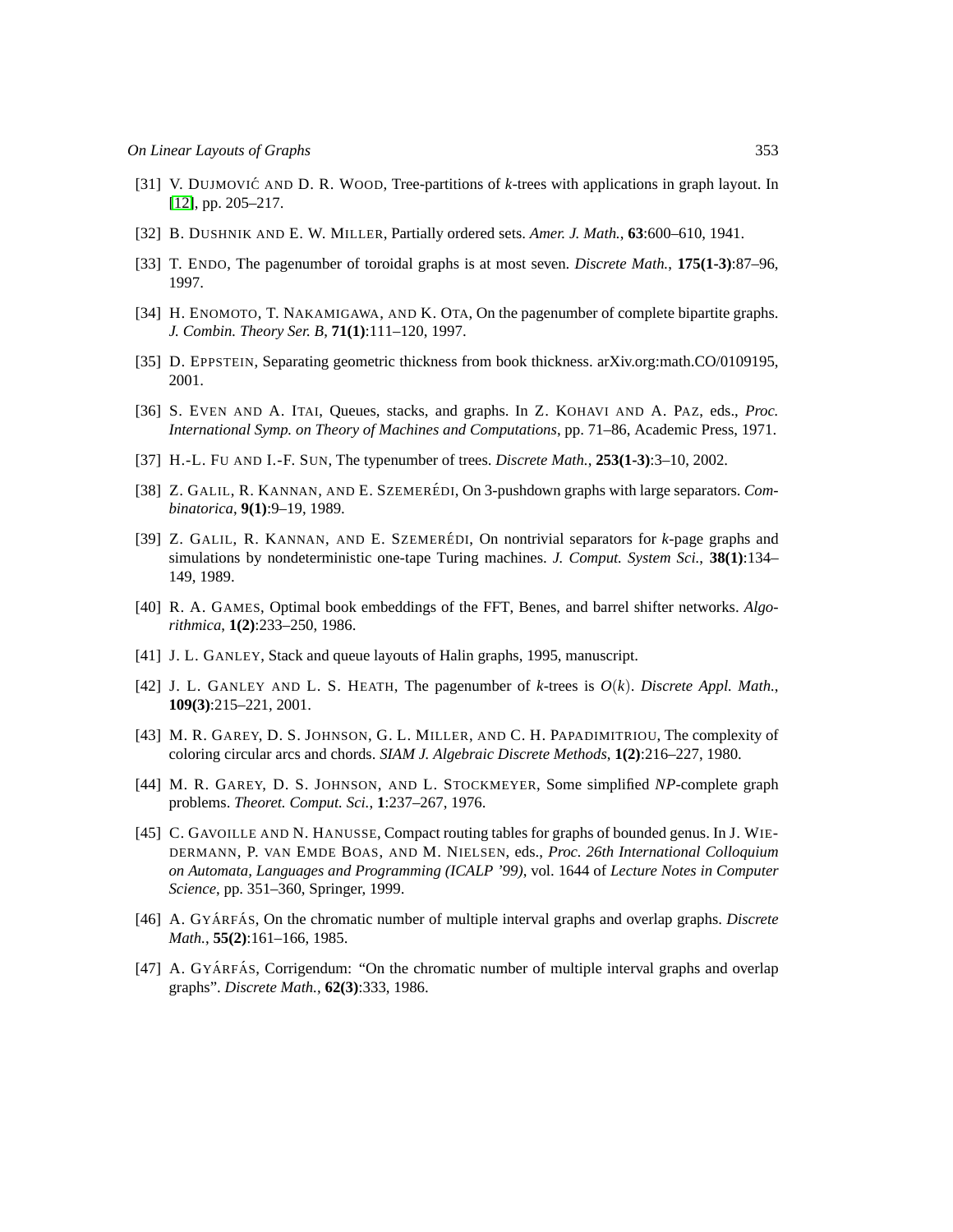- <span id="page-15-16"></span>[48] A. GYÁRFÁS AND J. LEHEL, Covering and coloring problems for relatives of intervals. *Discrete Math.*, **55(2)**:167–180, 1985.
- <span id="page-15-2"></span>[49] T. HARJU AND L. ILIE, Forbidden subsequences and permutations sortable on two parallel stacks. In *Where mathematics, computer science, linguistics and biology meet*, pp. 267–275, Kluwer, 2001.
- <span id="page-15-11"></span>[50] T. HASUNUMA, Embedding iterated line digraphs in books. *Networks*, **40(2)**:51–62, 2002.
- <span id="page-15-4"></span>[51] T. HASUNUMA AND Y. SHIBATA, Embedding de Bruijn, Kautz and shuffle-exchange networks in books. *Discrete Appl. Math.*, **78(1-3)**:103–116, 1997.
- <span id="page-15-5"></span>[52] L. S. HEATH, Embedding planar graphs in seven pages. In *Proc. 25th Annual Symp. on Foundations of Comput. Sci. (FOCS '84)*, pp. 74–83, IEEE, 1984.
- <span id="page-15-6"></span>[53] L. S. HEATH, Embedding outerplanar graphs in small books. *SIAM J. Algebraic Discrete Methods*, **8(2)**:198–218, 1987.
- <span id="page-15-7"></span>[54] L. S. HEATH AND S. ISTRAIL, The pagenumber of genus *g* graphs is *O*(*g*). *J. Assoc. Comput. Mach.*, **39(3)**:479–501, 1992.
- <span id="page-15-0"></span>[55] L. S. HEATH, F. T. LEIGHTON, AND A. L. ROSENBERG, Comparing queues and stacks as mechanisms for laying out graphs. *SIAM J. Discrete Math.*, **5(3)**:398–412, 1992.
- <span id="page-15-14"></span>[56] L. S. HEATH AND S. V. PEMMARAJU, Stack and queue layouts of posets. *SIAM J. Discrete Math.*, **10(4)**:599–625, 1997.
- <span id="page-15-12"></span>[57] L. S. HEATH AND S. V. PEMMARAJU, Stack and queue layouts of directed acyclic graphs. II. *SIAM J. Comput.*, **28(5)**:1588–1626, 1999.
- <span id="page-15-13"></span>[58] L. S. HEATH, S. V. PEMMARAJU, AND A. N. TRENK, Stack and queue layouts of directed acyclic graphs. I. *SIAM J. Comput.*, **28(4)**:1510–1539, 1999.
- <span id="page-15-1"></span>[59] L. S. HEATH AND A. L. ROSENBERG, Laying out graphs using queues. *SIAM J. Comput.*, **21(5)**:927–958, 1992.
- <span id="page-15-8"></span>[60] R. A. HOCHBERG AND M. F. STALLMANN, Optimal one-page tree embeddings in linear time. *Inform. Process. Lett.*, **87**:59–66, 2003.
- <span id="page-15-15"></span>[61] A. IMAMIYA AND A. NOZAKI, Generating and sorting permutations using restricted-deques. *Information Processing in Japan*, **17**:80–86, 1977.
- <span id="page-15-9"></span>[62] M. ISHIWATA, Book presentation of the complete *n*-partite graphs. *Kobe J. Math.*, **13(1)**:27–48, 1996.
- <span id="page-15-3"></span>[63] G. JACOBSON, Space-efficient static trees and graphs. In *Proc. 30th Annual Symp. Foundations of Comput. Sci. (FOCS '89)*, pp. 549–554, IEEE, 1989.
- <span id="page-15-10"></span>[64] P. C. KAINEN, The book thickness of a graph. II. In *Proc. 20th Southeastern Conference on Combinatorics, Graph Theory, and Computing*, vol. 71 of *Congr. Numer.*, pp. 127–132, 1990.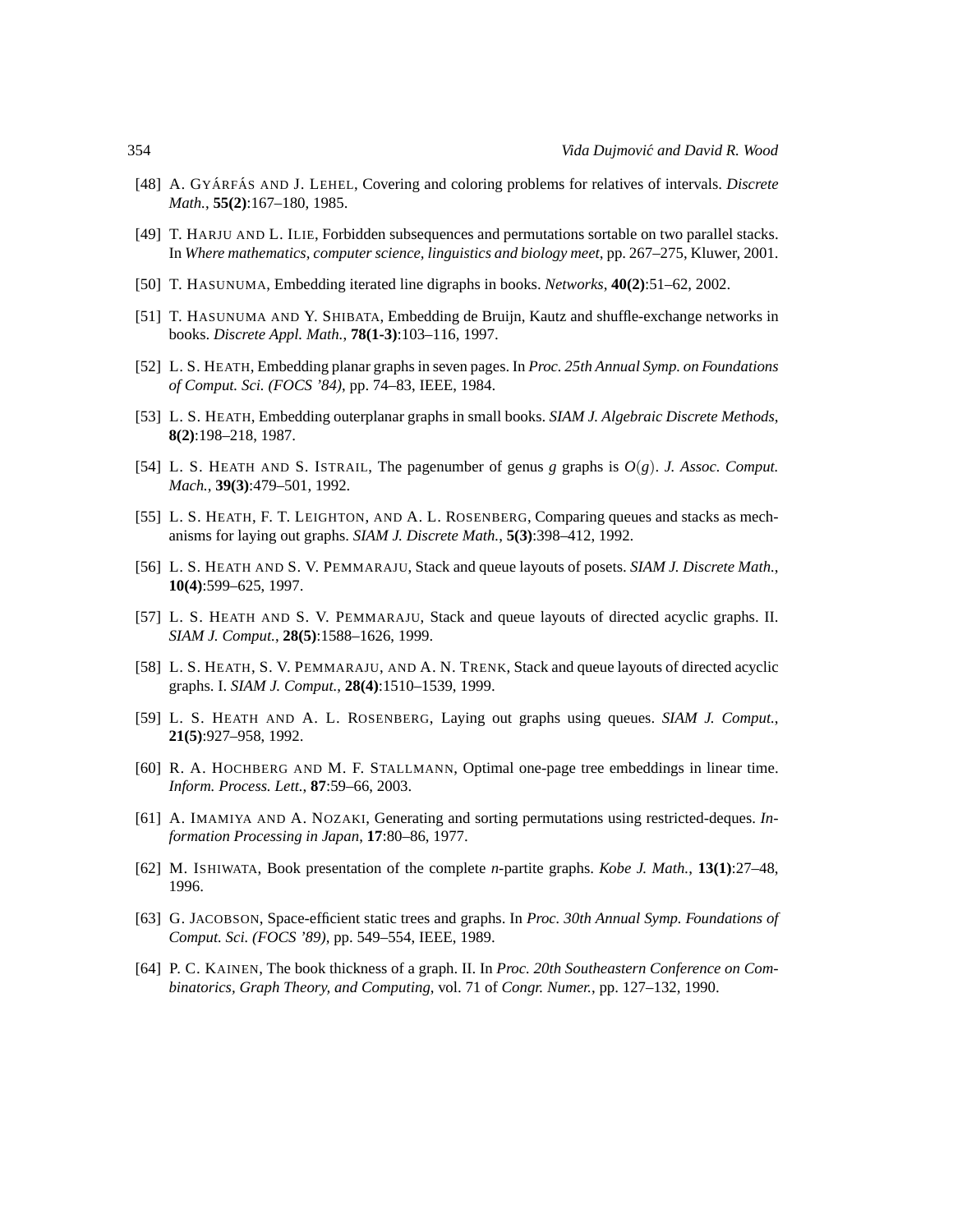- <span id="page-16-2"></span>[65] P. C. KAINEN AND S. OVERBAY, Book embeddings of graphs and a theorem of Whitney. Submitted.
- <span id="page-16-0"></span>[66] R. KANNAN, Unraveling *k*-page graphs. *Inform. and Control*, **66(1-2)**:1–5, 1985.
- <span id="page-16-3"></span>[67] N. KAPOOR, M. RUSSELL, I. STOJMENOVIC, AND A. Y. ZOMAYA, A genetic algorithm for finding the pagenumber of interconnection networks. *J. Parallel Distrib. Comput.*, **62(2)**:267–283, 2002.
- <span id="page-16-17"></span>[68] R. M. KARP, Reducibility among combinatorial problems. In R. E. MILLER AND J. W. THATCHER, eds., *Complexity of Computer Communications*, pp. 85–103, Plenum Press, 1972.
- <span id="page-16-4"></span>[69] C. D. KEYS, Graphs critical for maximal bookthickness. *Pi Mu Epsilon J.*, **6**:79–84, 1975.
- <span id="page-16-5"></span>[70] K. KOBAYASHI, Book presentation and local unknottedness of spatial graphs. *Kobe J. Math.*, **10(2)**:161–171, 1993.
- <span id="page-16-14"></span>[71] A. KOSTOCHKA AND J. KRATOCHV´IL, Covering and coloring polygon-circle graphs. *Discrete Math.*, **163(1-3)**:299–305, 1997.
- <span id="page-16-15"></span>[72] A. V. KOSTOCHKA, Upper bounds on the chromatic number of graphs. *Trudy Inst. Mat.*, **10**:204– 226, 1988.
- <span id="page-16-13"></span>[73] Q. H. LE TU, A planar poset which requires four pages. *Ars Combin.*, **35**:291–302, 1993.
- <span id="page-16-6"></span>[74] Y. LIN, Cutwidth and related parameters of graphs. *J. Zhengzhou Univ. Nat. Sci. Ed.*, **34(1)**:1–5, 2002.
- <span id="page-16-7"></span>[75] S. M. MALITZ, Genus *g* graphs have pagenumber  $O(\sqrt{g})$ . *J. Algorithms*, **17(1)**:85–109, 1994.
- <span id="page-16-8"></span>[76] S. M. MALITZ, Graphs with *E* edges have pagenumber  $O(\sqrt{E})$ . *J. Algorithms*, **17(1)**:71–84, 1994.
- <span id="page-16-9"></span>[77] S. MASUYAMA AND S. NAITO, Deciding whether graph *G* has page number one is in NC. *Inform. Process. Lett.*, **44(1)**:7–10, 1992.
- <span id="page-16-16"></span>[78] S. L. MITCHELL, Linear algorithms to recognize outerplanar and maximal outerplanar graphs. *Inform. Process. Lett.*, **9(5)**:229–232, 1979.
- <span id="page-16-10"></span>[79] S. MORAN AND Y. WOLFSTAHL, One-page book embedding under vertex-neighborhood constraints. *SIAM J. Discrete Math.*, **3(3)**:376–390, 1990.
- <span id="page-16-11"></span>[80] S. MORAN AND Y. WOLFSTHAL, Two-page book embedding of trees under vertex-neighborhood constraints. *Discrete Appl. Math.*, **43(3)**:233–241, 1993.
- <span id="page-16-12"></span>[81] D. J. MUDER, M. L. WEAVER, AND D. B. WEST, Pagenumber of complete bipartite graphs. *J. Graph Theory*, **12(4)**:469–489, 1988.
- <span id="page-16-1"></span>[82] J. I. MUNRO AND V. RAMAN, Succinct representation of balanced parentheses and static trees. *SIAM J. Comput.*, **31(3)**:762–776, 2001.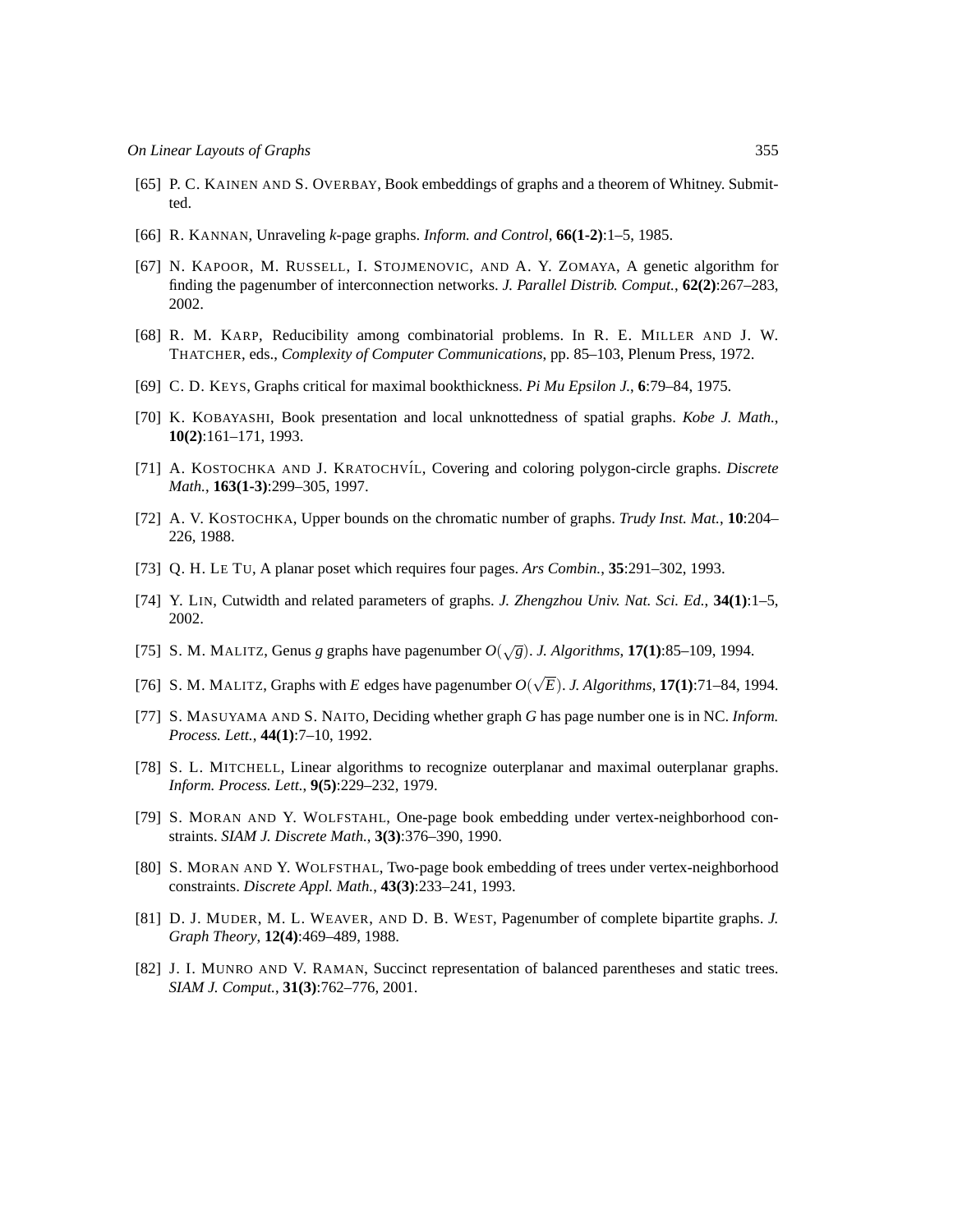- <span id="page-17-12"></span>[83] R. NOWAKOWSKI AND A. PARKER, Ordered sets, pagenumbers and planarity. *Order*, **6(3)**:209– 218, 1989.
- <span id="page-17-6"></span>[84] B. OBRENIC´, Embedding de Bruijn and shuffle-exchange graphs in five pages. *SIAM J. Discrete Math.*, **6(4)**:642–654, 1993.
- <span id="page-17-0"></span>[85] L. T. OLLMANN, On the book thicknesses of various graphs. In F. HOFFMAN, R. B. LEVOW, AND R. S. D. THOMAS, eds., *Proc. 4th Southeastern Conference on Combinatorics, Graph Theory and Computing*, vol. VIII of *Congressus Numerantium*, p. 459, 1973.
- <span id="page-17-1"></span>[86] E. T. ORDMAN AND W. SCHMITT, Permutations using stacks and queues. In *Proc. of 24th Southeastern International Conference on Combinatorics, Graph Theory, and Computing*, vol. 96 of *Congr. Numer.*, pp. 57–64, 1993.
- <span id="page-17-13"></span>[87] S. OVERBAY, *Generalized Book Embeddings*. Ph.D. thesis, Colorado State University, U.S.A., 1998.
- <span id="page-17-7"></span>[88] S. V. PEMMARAJU, *Exploring the Powers of Stacks and Queues via Graph Layouts*. Ph.D. thesis, Virginia Polytechnic Institute and State University, U.S.A., 1992.
- <span id="page-17-2"></span>[89] V. R. PRATT, Computing permutations with double-ended queues. Parallel stacks and parallel queues. In *Proc. 5th Annual ACM Symp. on Theory of Computing (STOC '73)*, pp. 268–277, ACM, 1973.
- <span id="page-17-14"></span>[90] H. J. PRÖMEL, T. SCHICKINGER, AND A. STEGER, A note on triangle-free and bipartite graphs. *Discrete Math.*, **257(2-3)**:531–540, 2002.
- <span id="page-17-8"></span>[91] S. RENGARAJAN AND C. E. VENI MADHAVAN, Stack and queue number of 2-trees. In D. DING-ZHU AND L. MING, eds., *Proc. 1st Annual International Conf. on Computing and Combinatorics (COCOON '95)*, vol. 959 of *Lecture Notes in Comput. Sci.*, pp. 203–212, Springer, 1995.
- <span id="page-17-3"></span>[92] A. L. ROSENBERG, The DIOGENES approach to testable fault-tolerant arrays of processors. *IEEE Trans. Comput.*, **C-32**:902–910, 1983.
- <span id="page-17-4"></span>[93] A. L. ROSENBERG, Book embeddings and wafer-scale integration. In *Proc. 17th Southeastern International Conference on Combinatorics, Graph Theory, and Computing*, vol. 54 of *Congr. Numer.*, pp. 217–224, 1986.
- <span id="page-17-5"></span>[94] A. L. ROSENBERG, DIOGENES, circa 1986. In *Proc. VLSI Algorithms and Architectures*, vol. 227 of *Lecture Notes in Comput. Sci.*, pp. 96–107, Springer, 1986.
- <span id="page-17-9"></span>[95] F. SHAHROKHI AND W. SHI, On crossing sets, disjoint sets, and pagenumber. *J. Algorithms*, **34(1)**:40–53, 2000.
- <span id="page-17-10"></span>[96] F. SHAHROKHI, L. A. SZÉKELY, O. SÝKORA, AND I. VRŤO, The book crossing number of a graph. *J. Graph Theory*, **21(4)**:413–424, 1996.
- <span id="page-17-11"></span>[97] E. STÖHR, A trade-off between page number and page width of book embeddings of graphs. *Inform. and Comput.*, **79(2)**:155–162, 1988.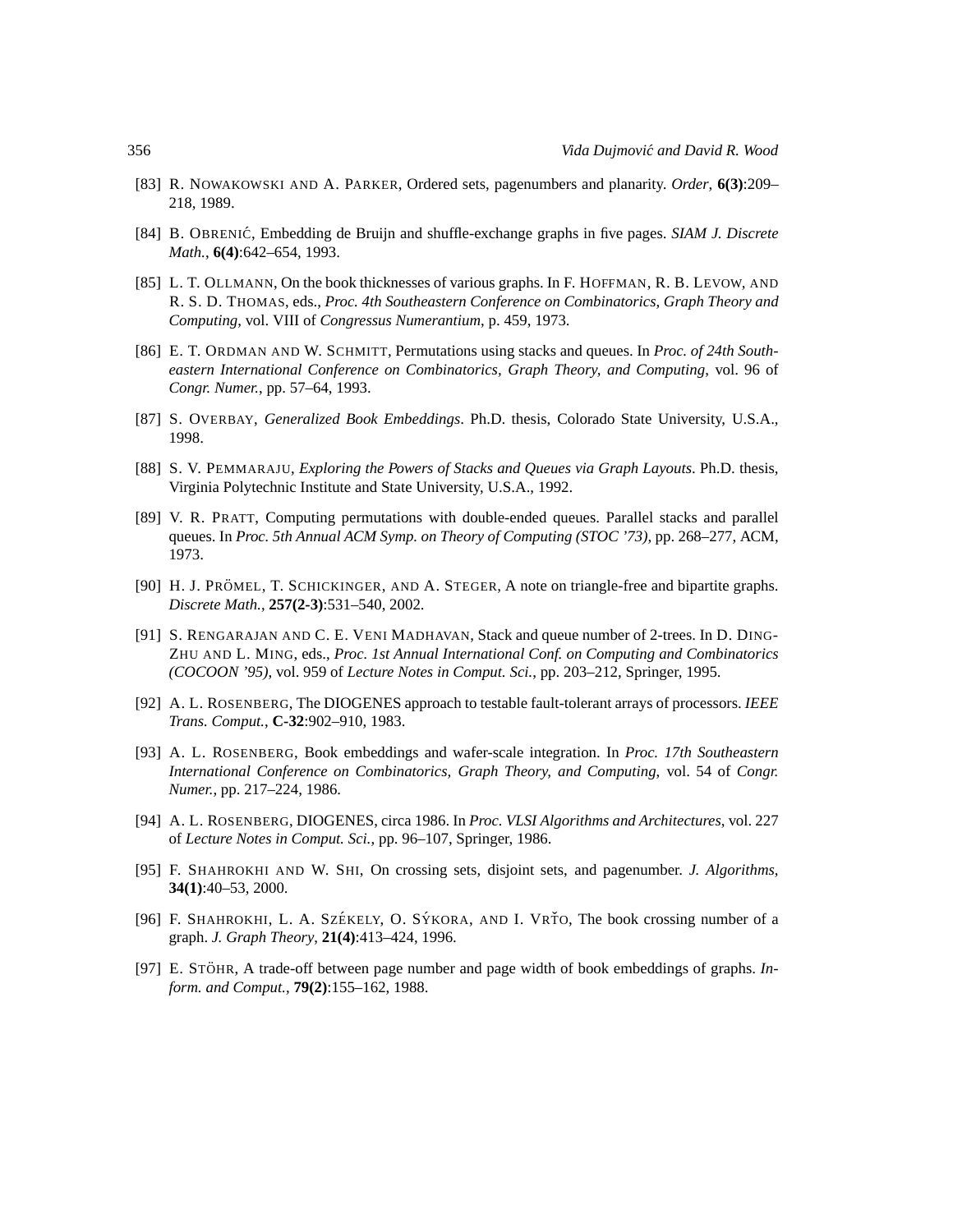- <span id="page-18-3"></span>[98] E. STÖHR, Optimal book embeddings in depth-*k K<sub>n</sub>*-cylinders. *J. Information Processing and Cybernetics EIK*, **26**, 1990.
- <span id="page-18-4"></span>[99] E. STÖHR, The pagewidth of trivalent planar graphs. *Discrete Math.*, **89(1)**:43–49, 1991.
- <span id="page-18-5"></span>[100] R. P. SWAMINATHAN, D. GIRIRAJ, AND D. K. BHATIA, The pagenumber of the class of bandwidth-*k* graphs is *k* −1. *Inform. Process. Lett.*, **55(2)**:71–74, 1995.
- <span id="page-18-9"></span>[101] M. M. SYSŁO, Bounds to the page number of partially ordered sets. In M. NAGL, ed., *Proc. 15th International Workshop in Graph-Theoretic Concepts in Computer Science (WG '89)*, vol. 411 of *Lecture Notes in Comput. Sci.*, pp. 181–195, Springer, 1990.
- <span id="page-18-0"></span>[102] R. TARJAN, Sorting using networks of queues and stacks. *J. Assoc. Comput. Mach.*, **19**:341–346, 1972.
- <span id="page-18-6"></span>[103] M. TOGASAKI AND K. YAMAZAKI, Pagenumber of pathwidth-*k* graphs and strong pathwidth-*k* graphs. *Discrete Math.*, **259(1-3)**:361–368, 2002.
- <span id="page-18-11"></span>[104] W. UNGER, On the *k*-colouring of circle-graphs. In M. W. R. CORI, ed., *Proc. 5th International Symp. on Theoretical Aspects of Computer Science (STACS '88)*, vol. 294 of *Lecture Notes in Comput. Sci.*, pp. 61–72, Springer, 1988.
- <span id="page-18-12"></span>[105] W. UNGER, The complexity of colouring circle graphs. In A. FINKEL AND M. JANTZEN, eds., *Proc. 9th International Symp. on Theoretical Aspects of Computer Science (STACS '92)*, vol. 577 of *Lecture Notes in Comput. Sci.*, pp. 389–400, Springer, 1992.
- <span id="page-18-7"></span>[106] M. J. WANG, Some results on embedding grid graphs in books. *J. Zhengzhou Univ. Nat. Sci. Ed.*, **29(2)**:31–34, 1997.
- <span id="page-18-13"></span>[107] A. WIGDERSON, The complexity of the Hamiltonian circuit problem for maximal planar graphs. Tech. Rep. EECS 198, Princeton University, U.S.A., 1982.
- <span id="page-18-1"></span>[108] D. R. WOOD, Bounded degree book embeddings and three-dimensional orthogonal graph drawing. In P. MUTZEL, M. JÜNGER, AND S. LEIPERT, eds., *Proc. 9th International Symp. on Graph Drawing (GD '01)*, vol. 2265 of *Lecture Notes in Comput. Sci.*, pp. 312–327, Springer, 2002.
- <span id="page-18-2"></span>[109] D. R. WOOD, Degree constrained book embeddings. *J. Algorithms*, **45(2)**:144–154, 2002.
- <span id="page-18-10"></span>[110] D. R. WOOD, Queue layouts, tree-width, and three-dimensional graph drawing. In M. AGRAWAL AND A. SETH, eds., *Proc. 22nd Foundations of Software Technology and Theoretical Computer Science (FST TCS '02)*, vol. 2556 of *Lecture Notes in Comput. Sci.*, pp. 348–359, Springer, 2002.
- <span id="page-18-8"></span>[111] M. YANNAKAKIS, Embedding planar graphs in four pages. *J. Comput. System Sci.*, **38**:36–67, 1986.